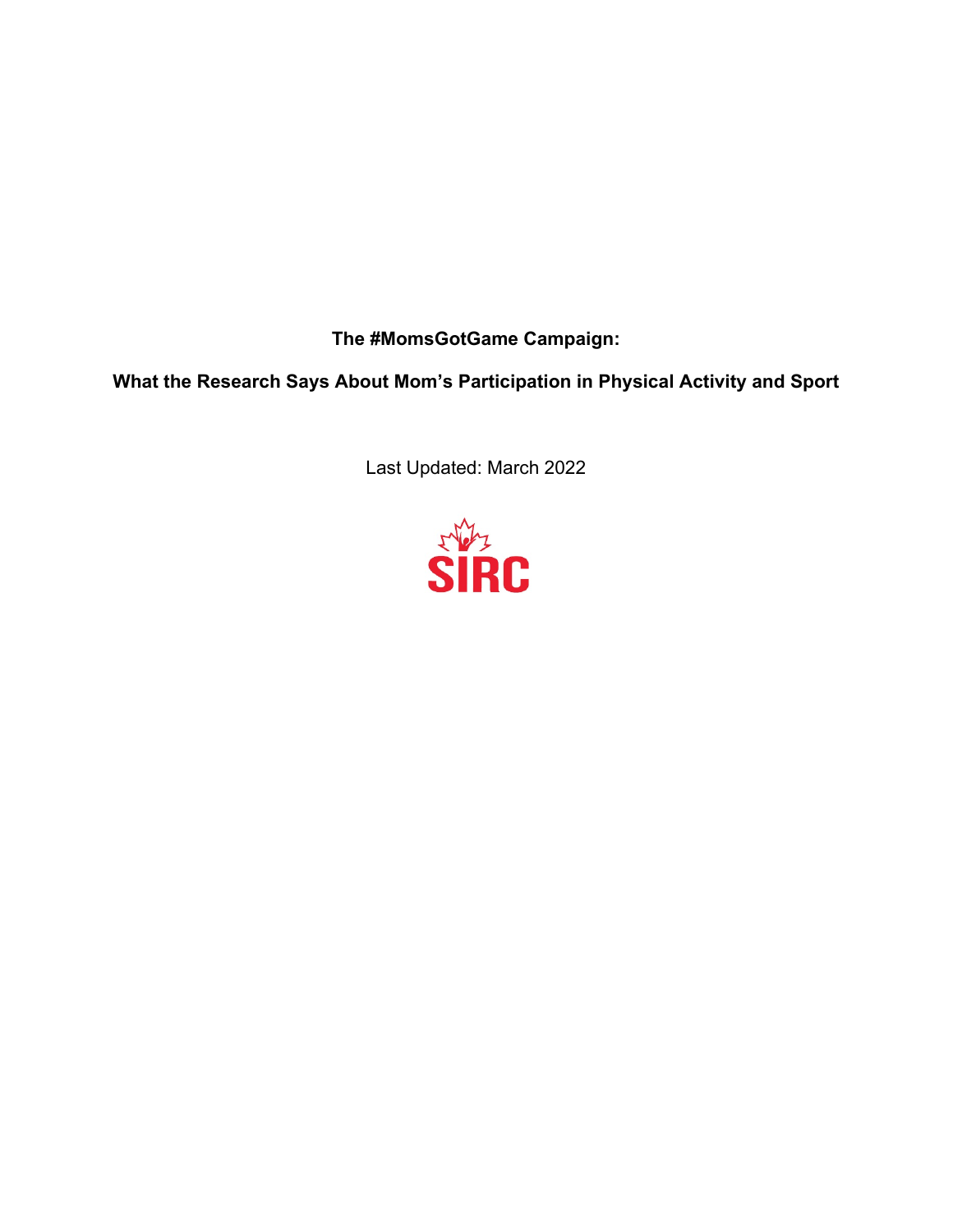

### **Introduction**

Canada's Sport Information Resource Centre (SIRC), supported by the Government of Canada, is leading a media campaign this Spring. *Mom's Got Game (Vas-y, Maman!)* is a bilingual initiative encouraging, celebrating and supporting moms to play sport and be active. Through partner engagement and digital, radio, and television advertisements, #MomsGotGame (#VasYMaman) aims to:

- Celebrate moms who are making efforts to play sports and be physically active;
- Provide resources for moms to get involved in sport and physical activity for the first time, or to participate more often; and
- Change the perceptions and attitudes of friends and family (e.g., partners, children) to support mom's physical activity and sport participation.

The benefits of physical activity and sport participation cannot be understated<sup>1</sup>. And while moms recognize the importance of physical activity for their health and wellbeing, they often prioritize the needs of their children, household, or employer above their own (Hamilton & White, 2010; Krouse et al., 2011).

Indeed, women report significant decreases in their physical activity levels after giving birth to their first child (McIntyre & Rhodes, 2009). Up to 75% of moms experience barriers to regular physical activity, including lack of time and social support, fatigue, childcare, and obligations to other roles (Verhoef & Love, 1992)—and these barriers may be exacerbated during the COVID-19 pandemic. As such, resources and support provided through #MomsGotGame (#VasYMaman) will consider the unique challenges and circumstances for mothers in the time of COVID-19.

Through #MomsGotGame (#VasYMaman), SIRC envisions a "new normal" where more moms are playing sports and getting active!

### **Purpose and Objectives**

The purpose of this document is to provide a summary of the evidence that underpinned the development of the #MomsGotGame (#VasYMaman) campaign. To this end, a literature review focused on mother's participation in physical activity in sport was conducted.

The objectives of this literature review were to:

<sup>1</sup> See "Physical Activity and COVID-19: A Review of the Benefits and Effective Behaviour Change Strategies" on SIRC.ca.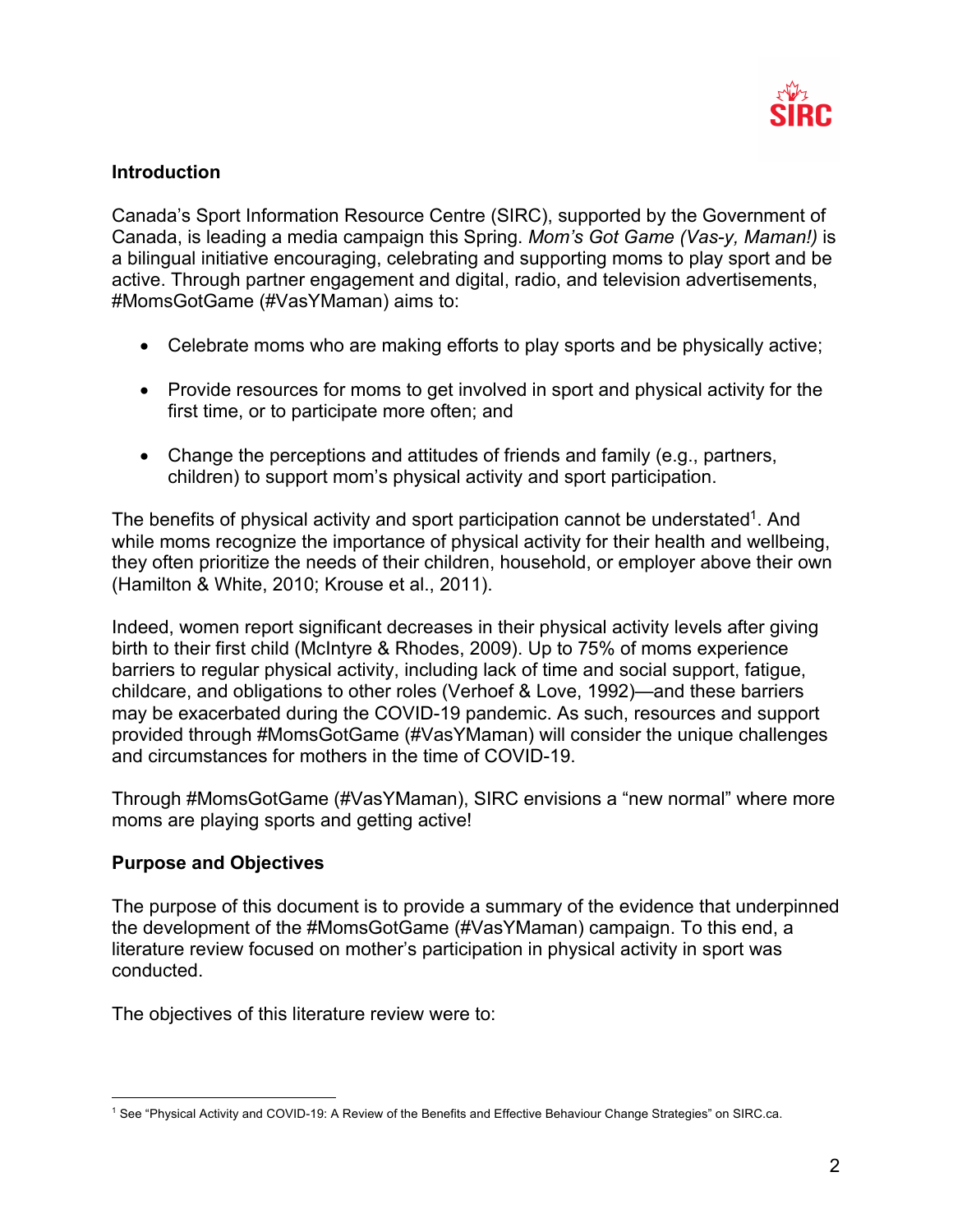

- 1. Provide an overview of the reasons why mothers participate in physical activity and sport, as well as the unique benefits for moms;
- 2. Identify common barriers and facilitators that influence mother's participation in physical activity and sport;
- 3. Highlight effective and/or promising strategies for physical activity promotion among mothers; and
- 4. Explore how the COVID-19 pandemic has influenced mother's participation in physical activity and sport.

# **Search Strategy**

The titles of articles in two databases (PsycINFO and PUBMED) were first searched in May of 2020 using the following terms: "physical activity" OR "exercise" OR "sport" AND "mom" OR "mother". A secondary search of the same databases was performed in April 2021 using the search terms: "physical activity" OR "exercise" OR "sport" AND "mom" OR "mother" AND "COVID-19". A tertiary search was then performed in January 2022, using the search terms: "physical activity" OR "exercise" OR "sport" AND "mom" OR "mother" OR "new mom" OR "postpartum" OR "expecting mom" or "pregnancy". These searches were limited to peer-reviewed articles published in English. A total of 86 articles were identified and retained for full-text review.

Additional articles were identified through a manual search of the reference lists of articles that were included in the initial review. To supplement these searches, SIRC partners and researchers with expertise in the area of gender and sport were asked to identify or submit research on the topic of mother's participation in physical activity and sport. An additional 26 articles and reports were included.

Following full-text review of relevant data sources (i.e., peer-reviewed articles, reports, and custom analyses; *n* = 112), a total of 62 data sources aligned with the objectives of this literature review and were included in the final report.

### **Synthesis of Research Findings**

Research on mother's participation in physical activity and sport is limited (Bean & Wimbs, 2021). These limitations include a focus on small, homogenous samples (e.g., McGannon & Schinke, 2013) and narrow geographic regions (e.g., Brown et al., 2001), which largely include Caucasian women in developed nations. Additionally, current research has relied primarily on cross-sectional designs and self-report measures (Bellows-Riecken & Rhodes, 2008). Nonetheless, research in this area has grown steadily over the past two decades.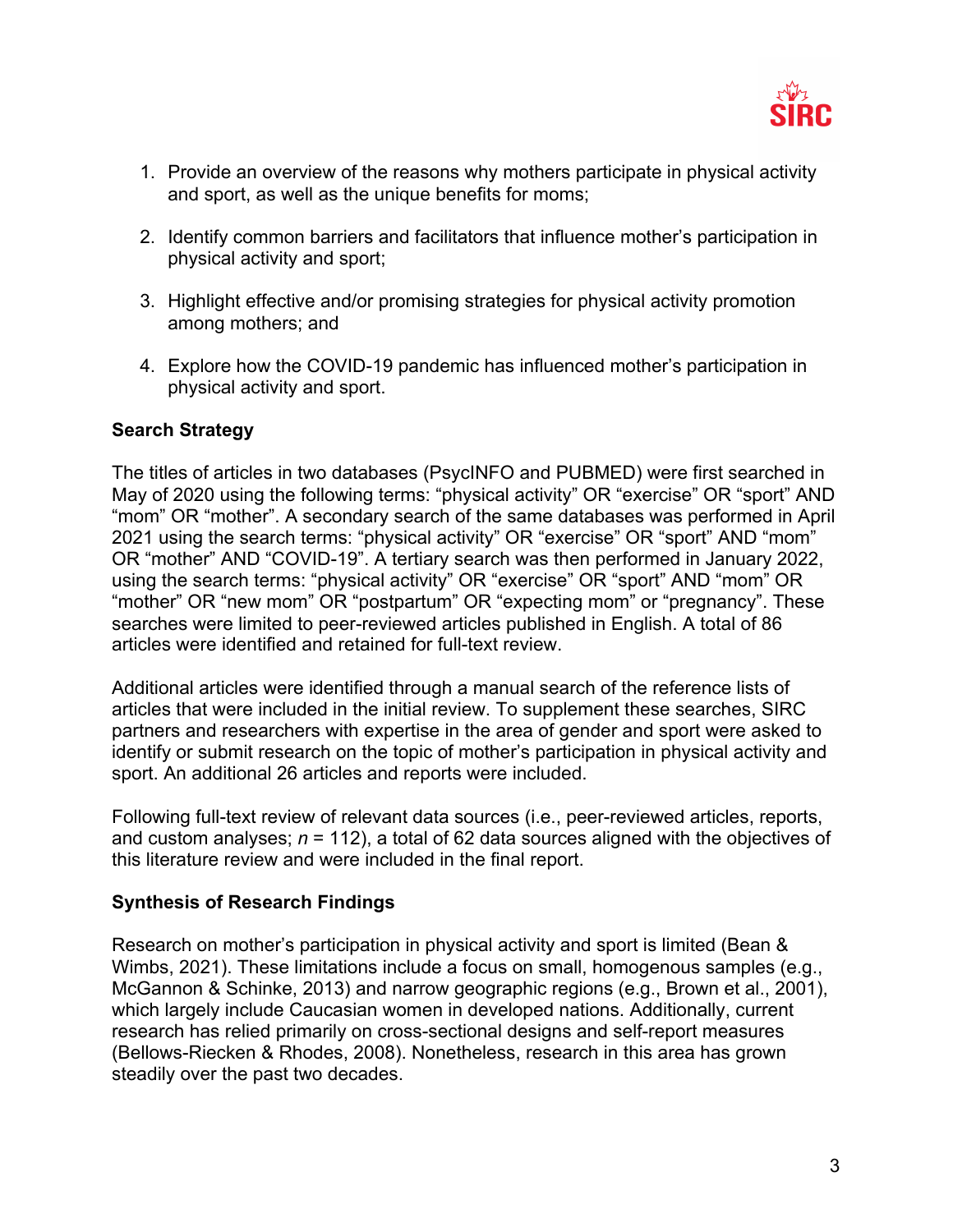

With these limitations in mind, this review synthesizes key findings from the literature focused on mother's physical activity and sport participation, including (a) participation rates, (b) motives, (c) benefits, (d) barriers, (e) facilitators, (f) effective and/or promising promotional strategies, (g) special considerations for new and expecting moms, and (h) the impact of COVID-19.

# *Participation Rates*

Research shows that becoming a parent is often associated with decreased physical activity participation (Allender et al., 2008; Bean & Wimbs, 2021). Parents are generally less active than nonparents (Bellows-Reicken & Rhodes, 2008), and describe a shift from organized sports to less structured forms of activity (e.g., walking) after having a child (Hamilton & White, 2010). These findings are especially true for mothers (Bellows-Reicken & Rhodes, 2008; McIntyre & Rhodes, 2009). For example, women who are mothers of young children tend to have lower levels of physical activity than women of a similar age who do not have children (Brown et al., 2001), and mothers spend nearly 1.5 hours less time on physical activity every two weeks than fathers (Nomaguchi & Bianchi, 2004). In fact, the amount of time that mothers of school-aged children allocate to physical activity has decreased by 35% since 1965, while sedentary time (e.g., watching television) has increased by 40% over the same period of time (Archer et al., 2013). These trends are largely the result of changes in women's social roles—including a significant increase in women's employment and a concurrent reduction in the number of women staying home to perform household duties—and the rise of screen-based entertainment (Archer et al., 2013). Nonetheless, these findings draw attention to the importance of physical activity promotion for women, and mothers in particular.

### *Motives*

Women participate in physical activity and sport for a variety of reasons, including physical health, weight control, psychological wellbeing, enjoyment, achievement, and social affiliation (Kilpatrick et al., 2010; Krouse et al., 2011; Segar et al., 2006). In general, motives that are related to body shape or weight—which are common among midlife women—are associated with "I should" rhetoric (e.g., "I should lose weight/get fit/be healthy"), and lead to lower levels of physical activity participation than motives that are not related to body shape or weight (Segar et al., 2006). In contrast, reasons for participation that are tied to personal fulfillment and positive emotions, such as fun, enjoyment, challenge, competition, and camaraderie, generally lead to higher levels of physical activity (Segar et al., 2006) and participation that is prolonged over time (Kilpatrick et al., 2010). Often, women have multiple reasons for engaging in sport and exercise, which can involve both intrinsic (i.e., enjoyment, personal fulfillment) and extrinsic (i.e., external rewards and punishment) sources of motivation (e.g., Krouse et al., 2011). Regardless, a custom analysis of the Canadian Fitness and Lifestyle Research Institute's 2014-2015 Physical Activity Monitor (CLFRI, 2020) revealed that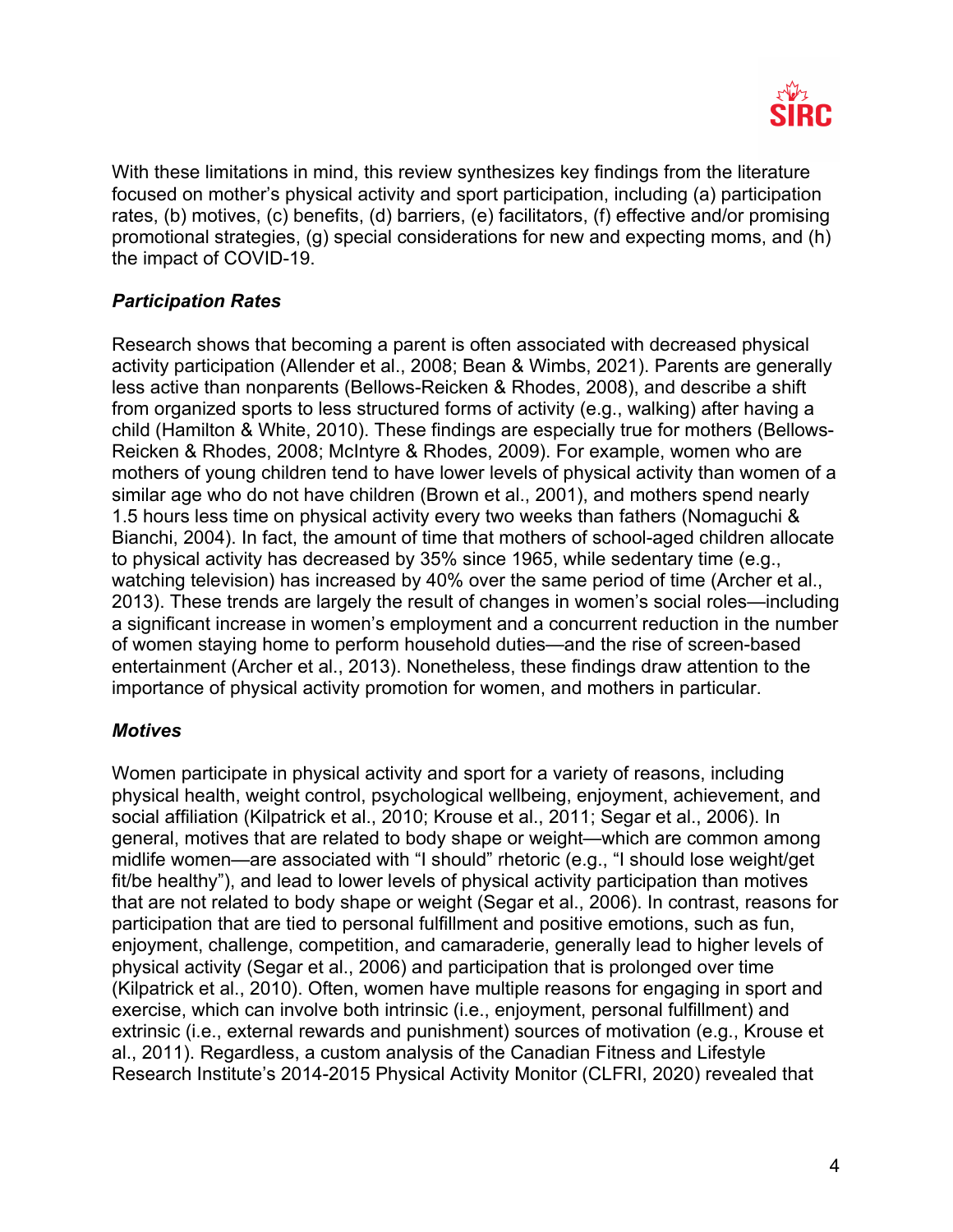

the majority of moms believe physical activity is easy (53%), convenient (66%), fun (75%), and important (86%).

## *Benefits*

Mom's participation in physical activity and sport has benefits not only for mom, but for the whole family as well. In general, physically active moms report feeling healthier and happier, which in turn makes them feel like better parents (Hamilton & White, 2010; McGannon et al., 2018). Parents' engagement in and enjoyment of physical activity has also been linked to an active family culture and a connected family unit (Hamilton & White, 2010), and models healthy behaviours for children (Rodrigues et al., 2017; Schoeppe et al., 2016; Trost et al., 2003). In other words, kids are more likely to get in the game when their moms are having fun and playing sports too!

#### *Healthy, Happy Moms*

Regular physical activity is associated with a wide range of benefits, including physical health and disease prevention (e.g., 31% reduced risk of premature death), mental health and wellbeing (e.g., 45% lower odds of experiencing depression), and immune system function (e.g., 50% reduced risk of contracting an upper respiratory tract infection, such as the common cold)<sup>2</sup>. In addition, physical activity can improve aging outcomes (e.g., reduced risk of osteoporosis and sarcopenia: Greco et al., 2019) and provide moms with time to focus on themselves, which can assist in coping with the challenges and stresses of motherhood (Limbers, McCollum, Ylitalo, et al., 2020).

Many moms agree that physical activity has health benefits. For example, a custom analysis of the Canadian Fitness and Lifestyle Research Institute's 2014-2015 Physical Activity Monitor indicated that 90% of moms believe that physical activity prevents heart disease, 84% believe that is improves functional ability with age, and 83% believe it helps to manage stress (CLFRI, 2020).

In fact, working moms reported that they felt better, slept better, had personally fulfilling goals, were able to unwind from work (Dixon, 2009) and were more productive at work when they took the time to be active—and the benefits for moms ultimately benefited their families as well (Limbers, McCollum, Ylitalo, et al., 2020). For example, recreational athlete mothers have credited regular participation in sport for not only making them better and more focused athletes, but also enhancing their roles as good mothers (McGannon et al., 2018). Likewise, parents have reported that participation in physical activity provided them with the energy and confidence to be a good parent, as well as a healthy parent (Hamilton & White, 2010). By improving their health, parents

 $2$  See "Physical Activity and COVID-19: A Review of the Benefits and Effective Behaviour Change Strategies" on SIRC.ca for details. Sources of examples in the order presented: Warburton et al. (2010), United States Department of Health and Human Services (2008), and Strasner et al. (2001).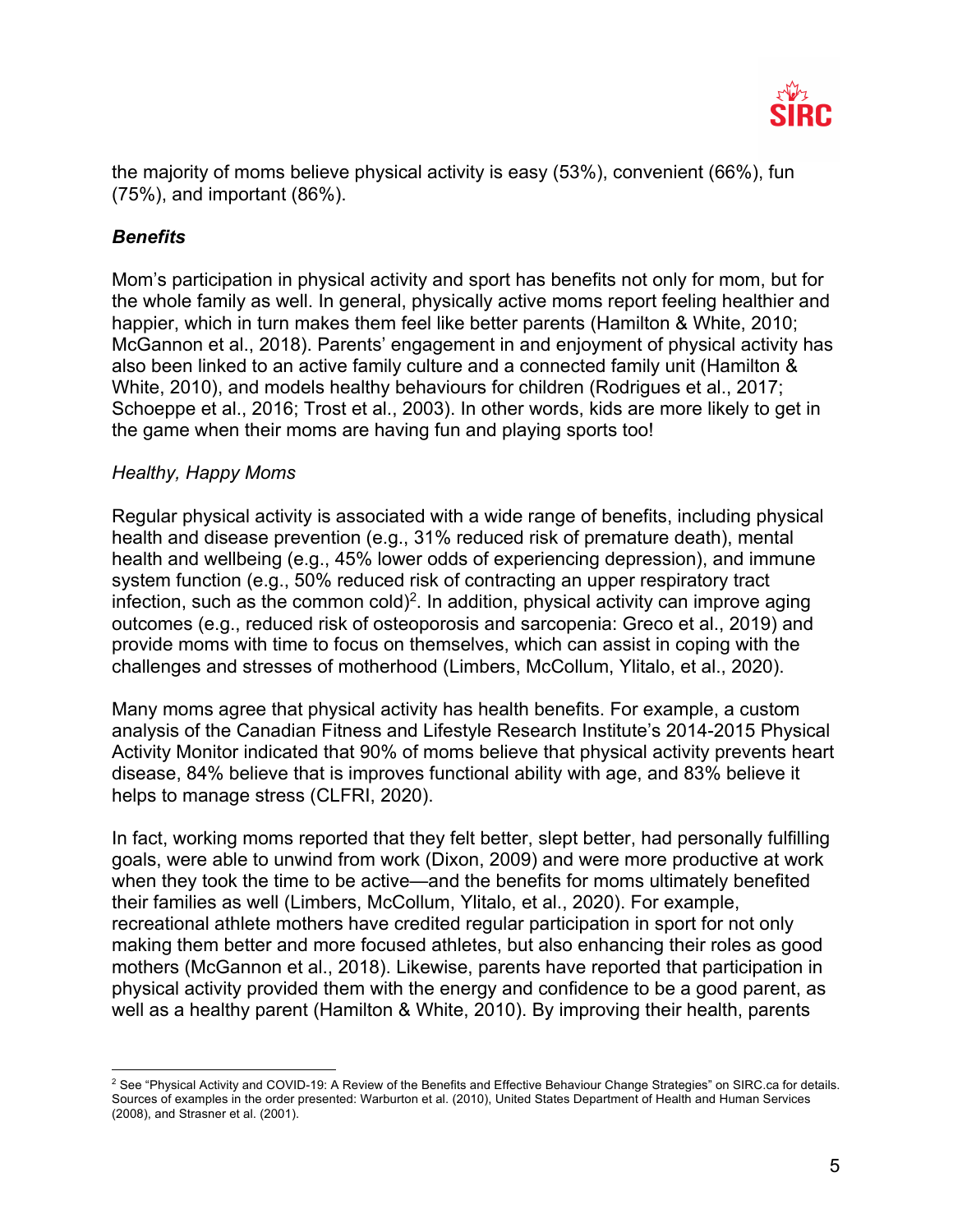

were making an effort to 'be around' for their kids as long as possible (Hamilton & White, 2010).

### *Active, Healthy Families*

According to Hamilton and White (2010), physically active parents foster an active family culture in which parents set positive examples of health behaviours for their children. Physical activity also contributes to a happy and connected family unit (Hamilton & White, 2010). In other words: When parents are happy, kids are happy too.

More than 100 studies have examined the influence of parent's physical activity participation on children's physical activity levels (see Yao & Rhodes, 2015). When examined together, this body of research shows that parental modelling of physical activity behaviours predicts children's physical activity participation (Edwardson & Gorely, 2010; Yao & Rhodes, 2015), but the findings of individual studies are mixed (i.e., some studies show strong relationships, while others show no relationship at all). Notably, parents' enjoyment and encouragement of physical activity may be more important for children's physical activity than parents' modelling of physical activity behaviours (Edwardson & Gorely, 2010; Trost et al., 2013; Yao & Rhodes, 2015)

That said, several recent studies have demonstrated that when moms participate in physical activity—including organized sport, outdoor activities, and walking for transport—their kids are more likely to participate in the same activities (Canadian Women and Sport, 2020; Hesketh et al., 2014; Schoeppe et al., 2016; Rodrigues et al., 2017). For example, a recent report from Canadian Women and Sport (2020) showed that school-aged girls (6-18 years) with a mother who plays sports were between 1.5 and 1.9 times more likely to play sports than school-aged girls with a mother who does not play sports<sup>3</sup>. The report also showed that girls with a mother who plays sports were less likely to drop out of sports during adolescence—thus mitigating what is typically a significant decline in sport participation among this demographic. As another example, a growing body of literature indicates that mothers may be especially important role models and sources of support for their daughter's physical activity engagement among East African immigrant families (Thul & LaVoi, 2011; Thul et al., 2016).

### *Barriers*

Despite the benefits of physical activity and sport involvement for moms and their families, low rates of participation are likely the result of unique barriers that many mothers face in their efforts to be active. Up to 75% of mothers experience barriers to physical activity (Verhoef & Love, 1992), ranging from feelings of guilt, pressure, and stress to a lack of time, support, or childcare (e.g., Bean & Wimbs, 2021; Dixon, 2009;

<sup>&</sup>lt;sup>3</sup> Among moms who play sports, 77% of girls aged 6-12 years and 72% of girls aged 13-18 years play sports. Among moms who do not play sports, 53% of girls aged 6-12 years and 39% of girls aged 13-18 years play sports. Source: Canadian Women and Sport (2020). The Rally Report. https://womenandsport.ca/resources/research-insights/rally-report/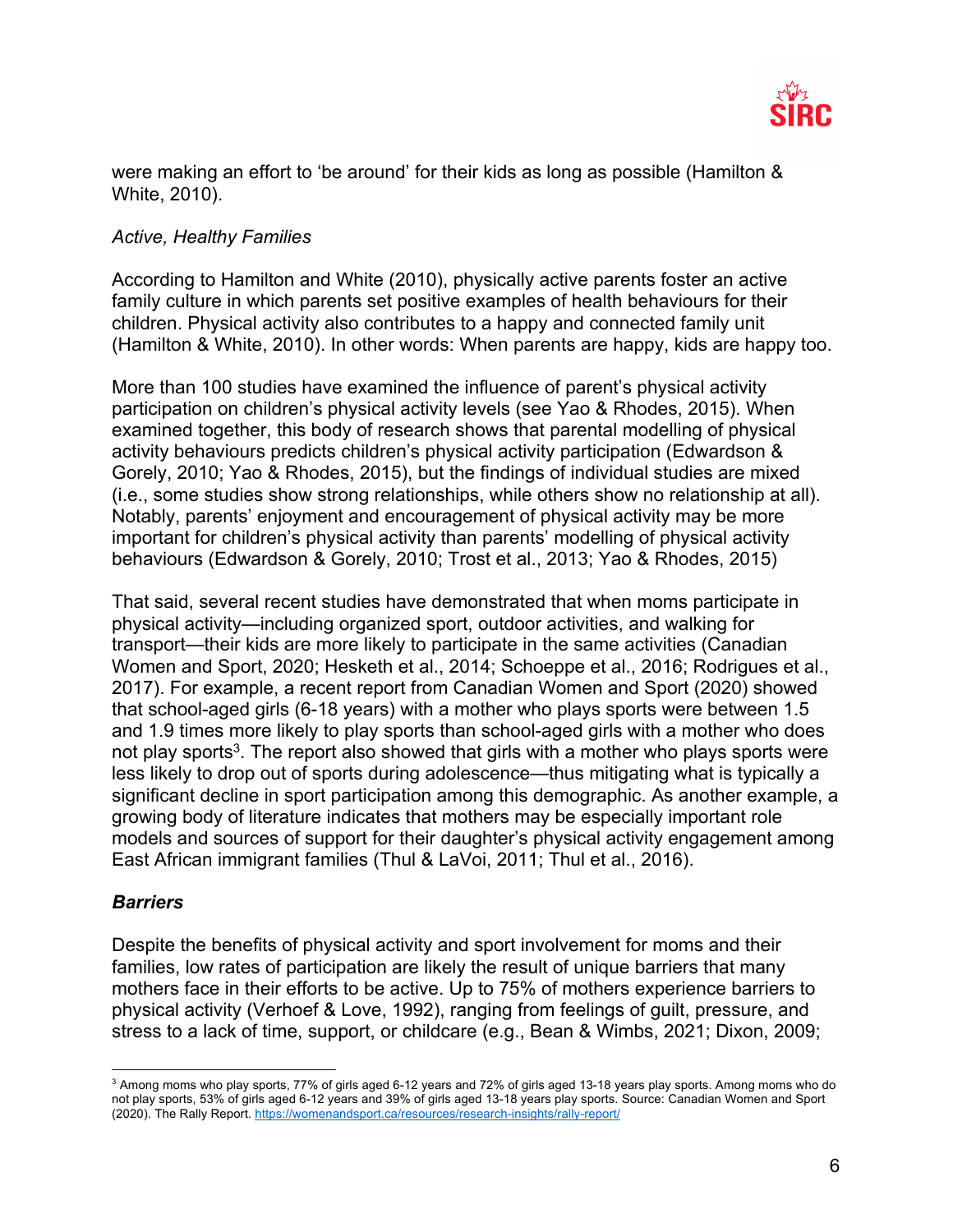

Hamilton & White, 2010; Krouse et al., 2011; McGannon et al., 2013; Limbers. McCollum, Ylitalo, et al., 2020).

## *Putting the Family First*

Mothers often prioritize the needs of their children, partner, and/or employer ahead of themselves (Dixon, 2009; Hamilton & White, 2010; Krouse et al., 2011; Ritondo, 2021). Although many mothers understand the benefits of physical activity, they find it difficult to balance personal time (e.g., to play a sport or go to the gym) with family, household, and work commitments (Hamilton & White, 2010; Bean & Wimbs, 2021). As a result, moms are often required to pre-plan where, when, and how they will participate in physical activity (McGannon et al., 2018; Bean & Wimbs, 2021), or take advantage of opportunities to be active when they arise (Hamilton & White, 2010).

#### *Guilt, Pressure, and Loss of Identity*

When mothers take time for themselves, they often experience feelings of guilt and selfishness—they feel as though their own physical activity is taking time away from their children, partner, or household duties (Bean & Wimbs, 2021; Dixon, 2009; Hamilton & White, 2010; Ritondo, 2021; Ritondo, 2022). Correspondingly, many women struggle to balance their multiple identities (e.g., athlete, worker, partner, mother) after having children, which can result in a loss identity altogether (Bean & Wimbs, 2021; Hamilton & White, 2010). Working mothers in particular can experience psychological distress from their own perceived inability to balance work, leisure and motherhood with ease (Hamilton & White, 2010).

### *Rigid Schedules and Lack of Time*

While balancing work, family, and household obligations, mothers are also subject to the (often) rigid schedules of their workplace and their children's school or childcare centre (Dixon, 2009). Consequently, mothers often feel that they have limited opportunities to "fit in" physical activity, or their preferred type of activity (e.g., organized sports, fitness classes) occurs at times that are unavailable to them, such as evenings and weekends (Dixon, 2009).

### *Lack of Support*

Some mothers do not have the support of a coparent, or their coparent does not provide the support required to participate in physical activity (Dixon, 2009; Hamilton & White, 2010). Such support might include help with household or childcare duties, thus giving mom the time to be active. Envy or resentment can result when one parent is able to be physically active while the other stays home with the kids (Hamilton & White, 2010).

### *Availability of Childcare*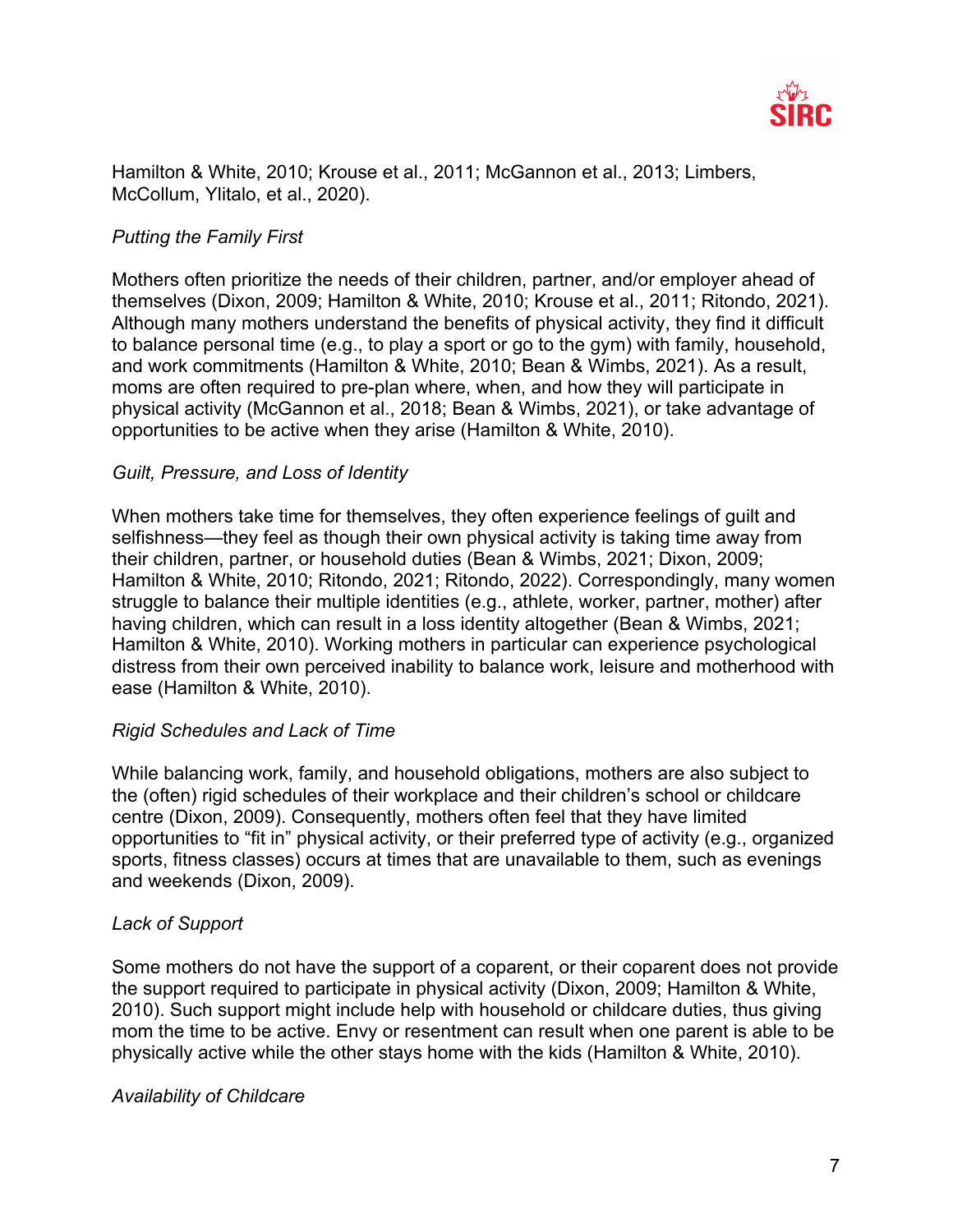

Mother's ability to engage in physical activity can be limited by the availability of support (financial, social) for childcare, childcare facilities, or integrative child-parent program that would allow for mom and child to be active together (Dixon, 2009; Hamilton & White, 2010; Paterson et al., 2016).

### *Inability to Access to Preferred Activities*

In general, women prefer playing sports or exercise in group settings (Dixon, 2009). However, group options are often inaccessible to mothers due to their family and/or work schedules (Dixon, 2009). For example, working moms may be limited to a onehour lunch break or when their kids are asleep, which limits access to organized sports or fitness classes that are typically scheduled for weekday evenings. Alternatively, mothers of young children often feel that the only way to be active is to integrate their physical activity with their children's activities (Hamilton & White, 2010).

#### *Feeling Intimidated, Judged, or Uncomfortable*

According to an online survey of 348 women during the COVID-19 pandemic, up to 87% of the women surveyed felt safe returning to gyms and pools with anti-coronavirus measures in place, but as few as 13% had visited a gym or pool (Sport England, 2020). In addition to safety concerns, most women were avoiding the gym or pool because they felt intimidated or judged (51%) or uncomfortable in their swimwear (73%).

### *Facilitators*

To address or overcome barriers to mom's physical activity and sport participation, a number of facilitators have also been identified. Some of these facilitators, such as selfcompassion (Bean & Wimbs, 2021), require a shift in the way moms think about their participation in physical activity, while others require a broader social and cultural reframing of mother's roles in society (Hamilton & White, 2010; McGannon et al., 2018; Paterson et al., 2016). In general, moms need flexibility, social support, and help with childcare to support their participation in physical activity and sport (Bean & Wimbs, 2021; Dixon, 2009; Hamilton & White, 2010; McGannon et al., 2018).

### *Self-compassion*

In a study of mothers who were training for a marathon, participants felt that selfcompassion was important for minimizing feelings of guilt and perceived lack of time (Bean & Wimbs, 2021). To facilitate their training, the marathon moms treated their running as "me time"—a time for enjoyment and self-care (Bean & Wimbs, 2021). Additionally, many of the marathon moms noted that practicing mindfulness and selfkindness helped them be more self-compassionate (Bean & Wimbs, 2021).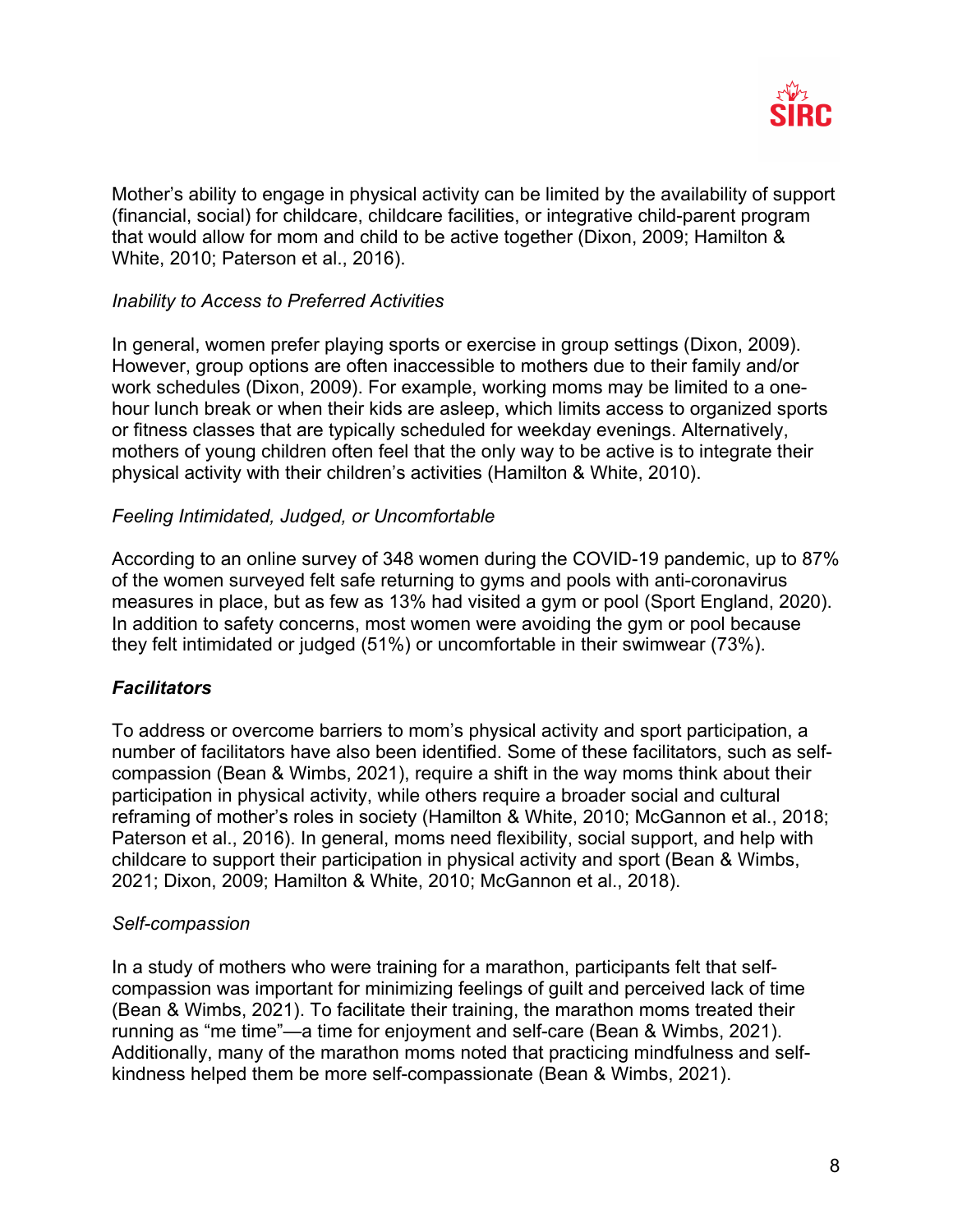

### *Flexibility and Planning*

Because mothers are often subject to rigid work, school, or childcare schedules while balancing family, household, and work commitments, finding time to be active involves flexibility and planning (Bean & Wimbs, 2021; Dixon, 2009). Mothers may attempt to integrate their participation with their children's activities, or purposefully seek structured participation independent of their children's activities (Hamilton & White, 2010). This often involves detailed planning of how, when, and where physical activity will take place, which requires communicating with coparents and coordinating childcare (Bean & Wimbs, 2021; McGannon et al., 2018). Working moms may also benefit from negotiating with coworkers or supervisors to make time for exercise within the workday (e.g., taking a short lunch break and leaving work early) while their kids are in school or daycare, or at home with their partner (Dixon, 2009; Limbers, McCollum, Ylitalo, et al., 2020).

## *Social Support*

One of the most important facilitators of mom's physical activity and sport participation is social support. When partners (including exes) help with childcare and household duties, moms are more likely to find time to be active (Bean & Wimbs, 2021; Dixon, 2009; Hamilton & White, 2010). Encouragement from partners and children, such as a partner bringing the kids to a game to cheer mom on, can also support mom's participation (Bean & Wimbs, 2021; Dixon, 2009). Beyond the immediate family, extended family (e.g., father-in-law) and friends are also important sources of childcare and emotional support (Bean & Wimbs, 2021; McGannon et al., 2018; Trussell et al., under review). Likewise, training partners or teammates "serve as a resource for mothers to balance between self-time and good mother identities, without having to abandon sport training time to socialize" (McGannon et al., 2018).

### *Childcare*

For mothers of young children, access to childcare facilities (e.g., within the gym or physical activity space), integrated parent-child programming, or support for childcare (i.e., financial resources to support the cost of childcare; friends or family members to share childcare duties) can facilitate mom's participation in physical activity and sport (Dixon, 2009; Hamilton & White, 2010; Paterson et al., 2016; Ritondo, 2022).

# *Reframing Mother's Social Roles*

Reframing mother's social roles can address conflicts that moms experience related to role fulfillment and balancing multiple identities (Hamilton & White, 2010; McGannon et al., 2013). For example, normalizing beliefs about household chores as shared responsibilities within a family, rather than the primary responsibility of the mother, may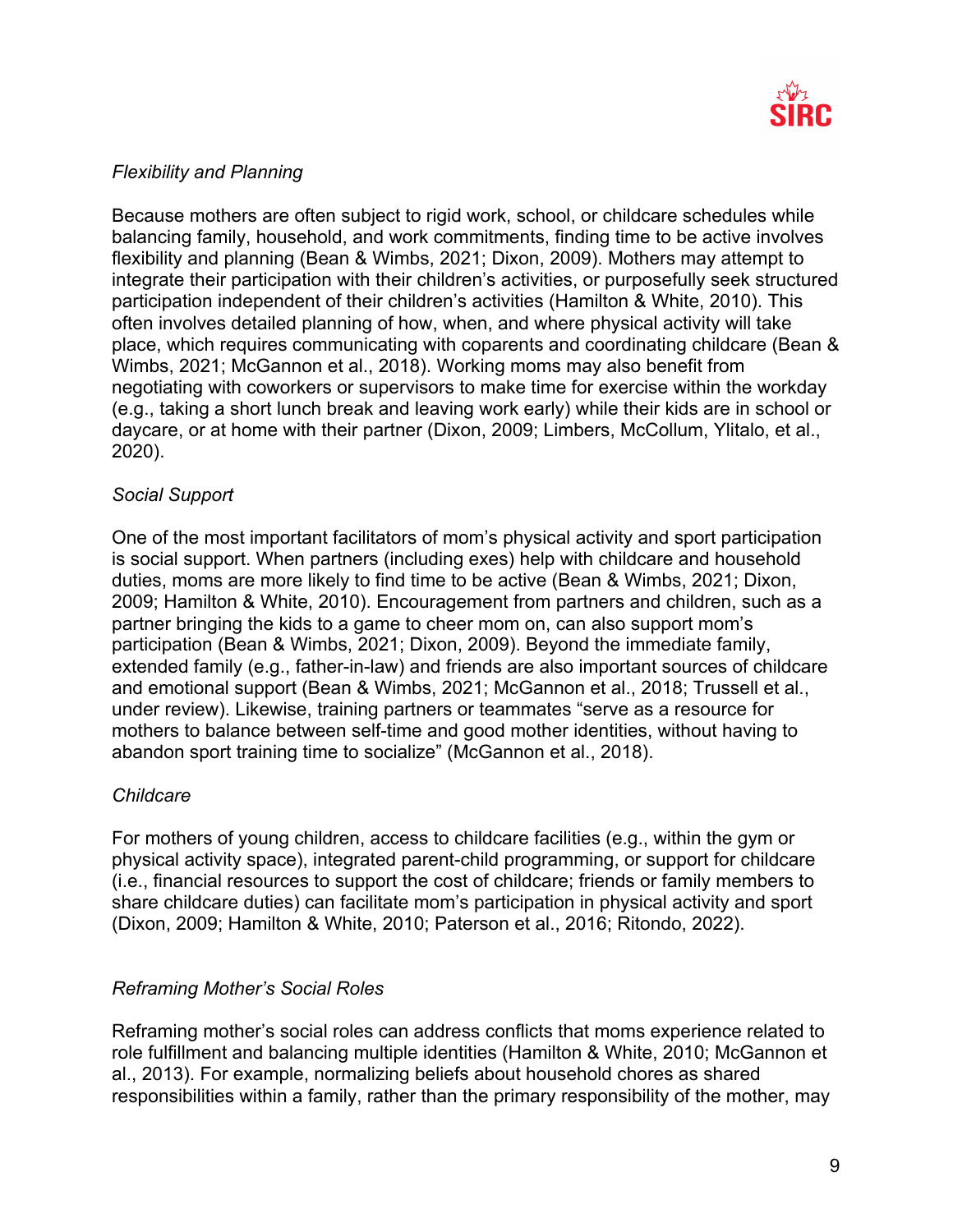

help to facilitate the time and support mom needs to be active. Mothers often feel pressured to be dedicated mothers, partners, and workers, and can feel discouraged when they are expected to be "good exercisers" too (Dixon, 2009). Accordingly, framing physical activity as something that won't take time away from the family, while also benefitting the family, may help to motivate mom's participation in sport and physical activity (Hamilton & White, 2011).

### *Exercise Facilities that are Inclusive and Free of Judgment*

To combat concerns that women face at the gym or pool, such as feeling intimidated or judged or uncomfortable in swimwear, a recent survey of women revealed five strategies to promote inclusive, judgment-free exercise facilities: (a) a discreet offer from staff to help with equipment; (b) hooks by the pool to hand towels and restrict time walking in swimwear; (c) a code of conduct in weight rooms (e.g., enforcing time limits, re-racking weights after use); (d) women's only areas and/or dedicated swim times; and (e) fewer full-length mirrors (Sport England, 2020).

## *Promotional Strategies*

Research focused on the motives and benefits associated with mom's physical activity and sport participation—as well as the barriers and facilitators to their involvement provides the background necessary for physical activity promotion targeting mothers of school-aged children. Drawing on the small but growing body of literature focused on strategies to promote mother's participation in physical activity and sport, promising practices are outlined below.

### *Message Content: Research on Parental Beliefs*

To help mothers get active, increasing positive attitudes about mom's participation in physical activity and sport and reframing beliefs about mom's social roles are key (Hamilton & White, 2010, 2011). According to Hamilton and White (2011), when parents believe that physical activity participation contributes to 'good parenting' and doesn't take time away from other commitments (e.g., household duties, family time), they are more likely to be active. Mothers, in particular, are also more likely to be active when partners and other parents encourage them to be active, and when they feel like they have personal control over their physical activity behaviour (e.g., they have the time and energy to participate in an activity of their choice; Hamilton & White, 2011).

This research suggests that messages demonstrating how physical activity can improve parenting (e.g., when moms have time to get active and unwind, they are more patient and tolerant with the kids) and benefit the whole family may be effective. Messages are also more likely to be effective when they highlight activities that do not interfere with family time (e.g., moms playing with their kids, or the kids cheering mom on), and express the voices of others, especially partners, encouraging moms to be active.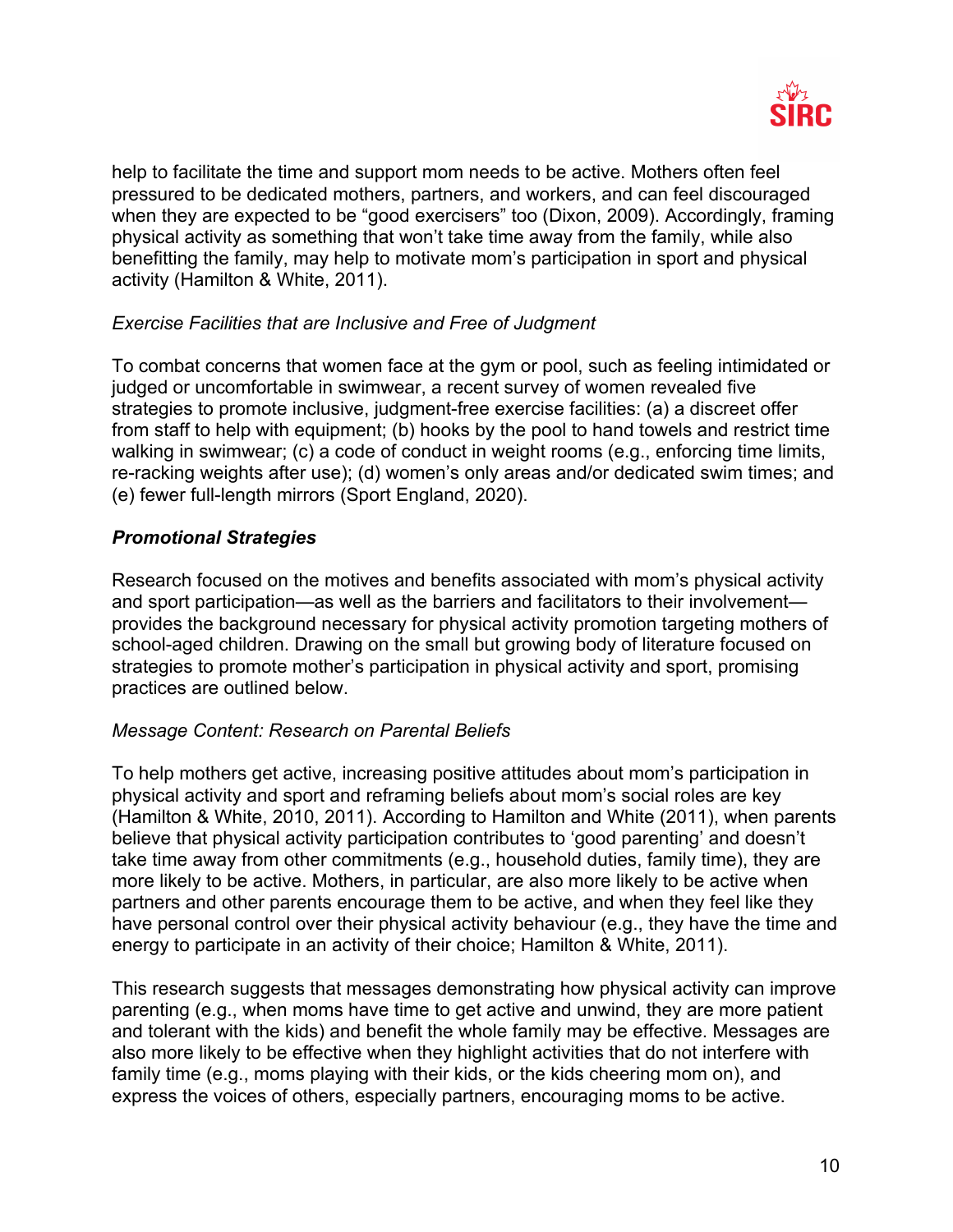

Finally, messages that show how physical activity can boost energy levels and identify solutions to a lack of time (e.g., taking advantage of lunch hour or the weekend) may enhance mom's beliefs about their personal control of physical activity behaviours. However, messaging around physical activity in moms should be thoughtfully planned to ensure that the messages do not cause feelings of guilt in women who face challenges to getting active (Atkinson et al., 2020).

## *Digital Solutions for Message and Program Delivery*

In terms of how physical activity messages and programs are delivered, recent research suggests that digital technologies are a promising future direction (Chung et al., 2019; Cleland et al., 2013; Mascarenas et al., 2018; Schoeppe et al., 2020). For instance, the Moms Online Video Exercise Study used videoconferencing (e.g., Zoom, Google Hangouts) and mobile apps (e.g., Nike+, Sworkit) to create low-cost exercise groups for mothers (Mascarenas et al., 2018). Inactive women who participated in this study increased their physical activity levels and demonstrated reduced depressive symptoms when compared against a control group (Mascarenas et al., 2018). A "real world" example of this type of program is the JUMP IN for Women's Hearth Health campaign – a virtual 30-day challenge (30 minutes of physical activity for 30 days) to support women's heart health through research, education, and programming at the University of Ottawa Heart Institute and the Canadian Women's Heart Health Centre.

In general, programs that offer a group component are more effective for improving physical activity among mothers, especially among socioeconomically disadvantaged women (Cleland et al., 2013). Alternatively, culturally tailored webpages are a promising method of enhancing health behaviours for specific target populations (e.g., African American mothers: Chung et al., 2019).

### *Additional Considerations for New and Expecting Moms*

Research shows that new and expecting moms report decreases in their physical activity levels (Atkinson et al., 2020; Paterson et al., 2016). In fact, the 2019 Canadian guideline for physical activity during pregnancy estimated that less than 15% of women meet the minimum recommendation of 150 minutes of moderate-intensity physical activity per week during their pregnancy (Mottola et al., 2019). Moreover, very few women meet the recommended physical activity guidelines in the postnatal period (Lesser, 2022). This is a concern as pregnancy and the transition to motherhood represent significant identity shifts in a women's life where they may be more vulnerable to mental health challenges, including anxiety, stress and depression (Kołomańska-Bogucka et al., 2019; Lesser, 2022; Rice & Williams, 2021). The following section of this report will focus on why physical activity is so important for new and expecting mothers, not to mention their babies!

### *Mental and Physical Health*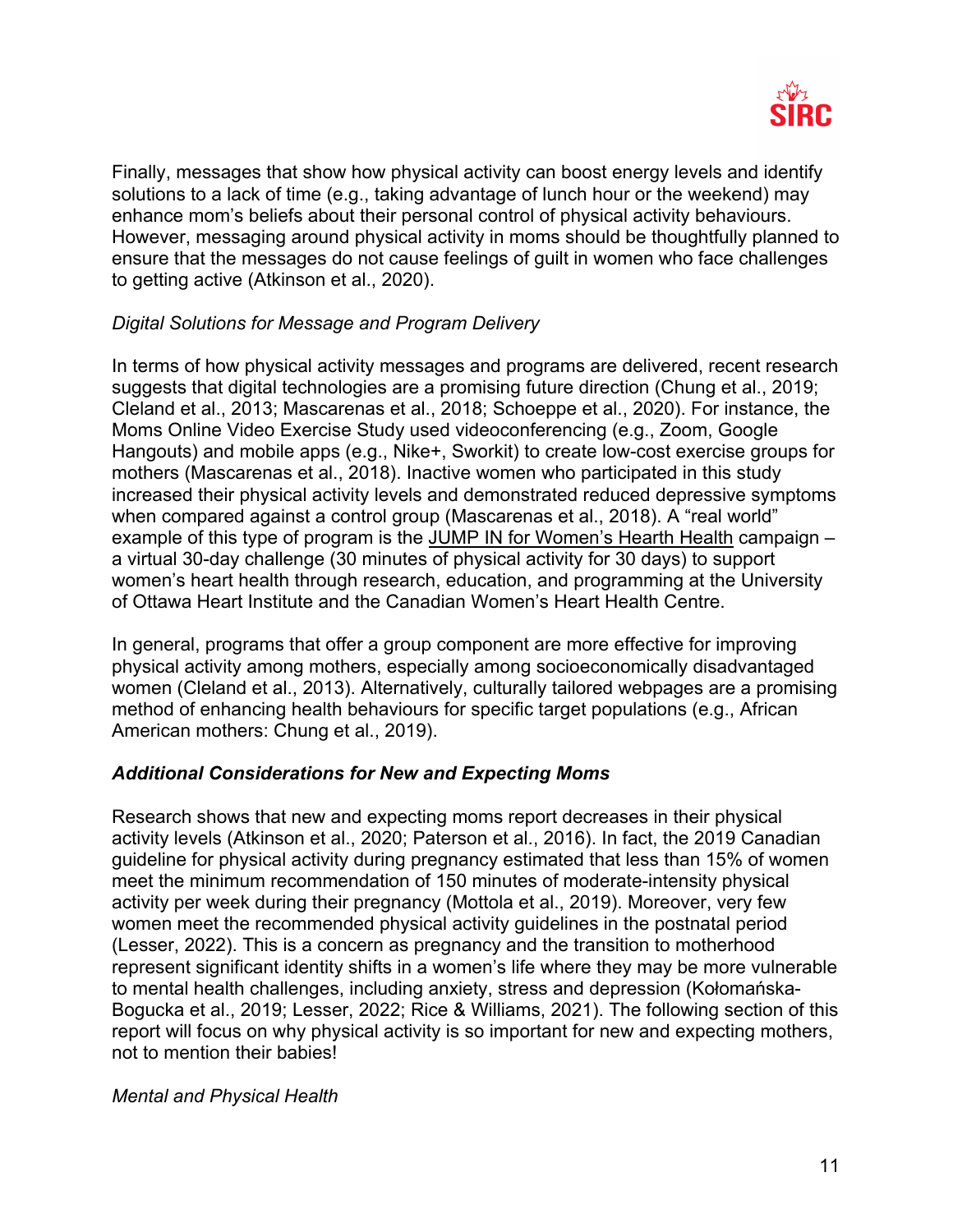

New and expecting moms often report higher stress levels and more feelings of anxiety and depression compared to the general public (Atkinson et al., 2020). The ongoing pandemic has further exacerbated the mental health challenges faced by many new and expecting moms (Davenport, Horbachewsky, et al., 2020; Rice & Williams, 2021; Shidhaye et al., 2020). For example, a recent study found that the prevalence of postpartum depression has increased from 15% to 41% since the beginning of the pandemic (Davenport, Horbachewsky, et al., 2020). However, while many moms face mental health challenges, they often hesitate to take medications as they fear these may impact their baby's health (e.g., through breastfeeding; Vargas-Terrones et al., 2020). Exercise may be particularly important for these moms as it can act as a natural form of medicine.

Research shows that women who meet the recommended physical activity guidelines of 150 minutes of moderate-intensity physical activity per week during their pregnancy have lower odds of pre and postnatal depression compared to those who do not exercise (Davenport et al., 2018; Nakamura et al., 2019; Vargas-Terrones et al., 2020). In fact, a recent Canadian report found that physical activity can reduce pregnancyrelated depression by at least 25% (Davenport, Horbachewsky, et al., 2020). Additionally, light to moderate physical activity during the postnatal period can help alleviate depressive symptoms and increase the likelihood that depression will resolve (McCurdy et al., 2017). Overall, physical activity can help improve new and expecting mothers' mental health, which can positively impact mom and baby (Davenport, Horbachewsky, et al., 2020; Atkinson et al., 2020).

Perhaps not surprisingly, exercise benefits new and expecting moms' physical health in addition to their mental health. Research shows that women who exercise during pregnancy experience many benefits, including a lower risk of gestational diabetes mellitus, hypertensive disorders, cesarian birth and a lower postpartum recovery time (ACOG, 2020; Adesegun et al., 2019; Davenport et al., 2018; Di Mascio et al., 2016). One Canadian report found that physical activity during pregnancy can decrease the odds of experiencing gestational diabetes, high blood pressure and pre-eclampsia by nearly 40% (Davenport, Horbachewsky, et al., 2020). Additionally, regular exercise during pregnancy can increase the chances of vaginal delivery and reduce the risk of pre-term birth (Berghella & Saccone, 2017; Di Mascio et al., 2016). Furthermore, exercise can help moms manage their weight and their baby's weight (i.e., reduces the odds of having a large newborn; ACOG, 2020; Berghella & Saccone, 2017; Cancella-Corral et al., 2022*;* Wiebe et al., 2015).

#### *Exercise Guidelines*

Few guidelines have been published that provide clear steps on how to exercise during pregnancy and in the months postpartum, but research suggests that exercising in these stages is generally safe unless otherwise indicated by a medical professional (i.e.,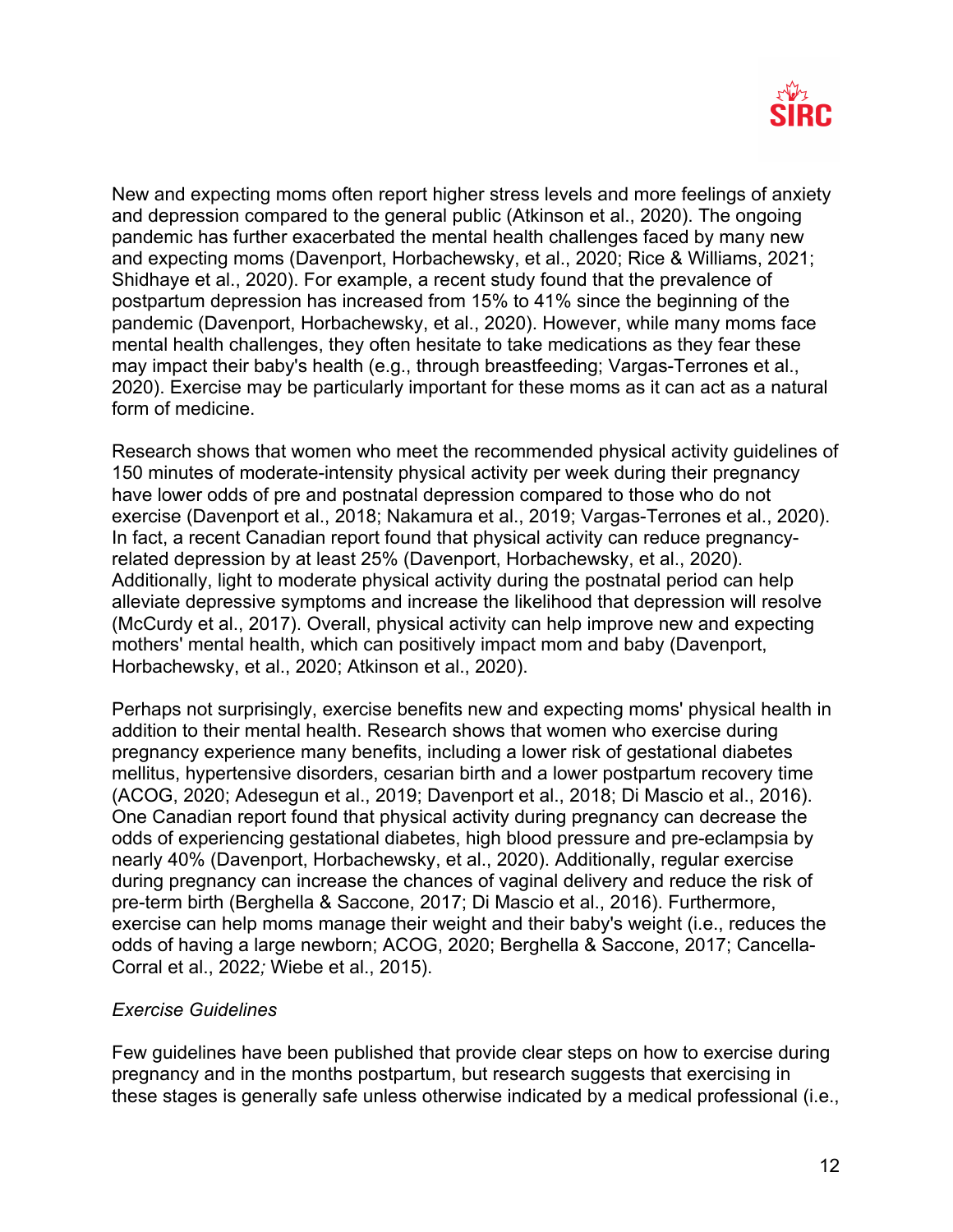

due to a pre-existing medical condition<sup>4</sup>; Mottola et al., 2018). Having said that, it is recommended that new and expecting moms consult a healthcare professional before altering or beginning a new exercise routine (ACOG, 2020; Kołomańska-Bogucka et al., 2019).

Research suggests that women who were active before pregnancy can continue to be active throughout their pregnancy and in the postpartum period (ACOG, 2020, Mottola et al., 2018). In fact, both the 2019 Canadian guideline for physical activity during pregnancy and the American College of Obstetricians and Gynecologists position statement recommend that women continue to meet the recommended physical activity guidelines of at least 150 minutes of activity per week throughout their pregnancies (ACOG, 2020, Mottola et al., 2018). Furthermore, these groups encourage expecting moms to participate in a range of aerobic (e.g., biking and walking) and resistancebased exercises for maximal health benefits (ACOG, 2020; Mottola et al., 2018).

While exercising during pregnancy is generally safe, it is important that expecting moms are cautious to avoid overexertion and take breaks as needed (Berghella & Saccone, 2017*;* Mottola et al., 2018*).* Monitoring for overexertion may be particularly important for pregnant elite athletes who are used to intense training routines (Pivarnik et al., 2016). To help ensure safe activity, researchers recommend that expecting moms pay close attention to their diet and hydration status and that they avoid exercising in extreme weather conditions *(*ACOG, 2020*;* Berghella & Saccone, 2017*).* Additionally, expecting moms should stop exercising if they experience any warning signs (e.g., pain or dizziness) while exercising<sup>5</sup> (ACOG, 2020).

Encouraging new moms to resume physical activity is crucial to supporting lifelong healthy habits (Mottola et al., 2018). New moms can begin exercise as soon as it is medically safe, which can vary in time depending on whether they had a vaginal or cesarian birth (Mottola et al., 2018). In general, in the 6-10 weeks after having a baby, women may resume physical activity as long as they have been assessed by a healthcare professional (Lesser, 2022). After 10 weeks, new moms may consider seeking advice on strengthening their pelvic floor and improving their overall fitness (Lesser, 2022). Finally, after 24 weeks, a mom may begin to return to their prenatal fitness levels (Lesser, 2022). However, a new mom will still require support and encouragement to maintain healthy exercise habits (Lesser, 2022).

### *Encouraging and Supporting New and Expecting Moms*

In addition to the facilitators stated in the earlier portion of this review, there are several things that sport and physical activity organizations can do to better encourage and

<sup>&</sup>lt;sup>4</sup> Please see the Canadian guideline for physical activity during pregnancy for a list of medical conditions that may make exercising during pregnancy unsafe

<sup>&</sup>lt;sup>5</sup> A more extensive list of warning signs can be found in the American College of Obstetricians and Gynecologists position statement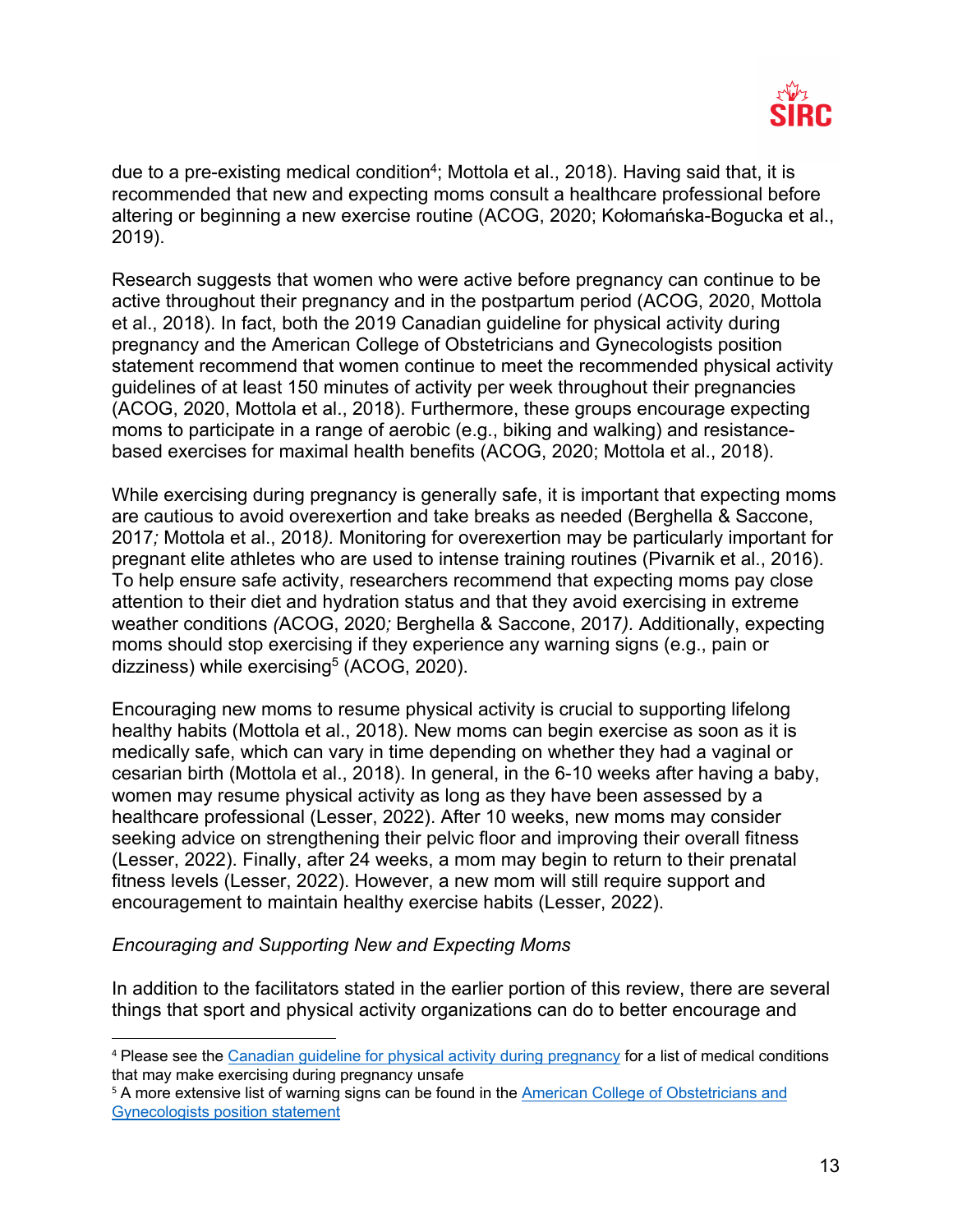

support new and expecting moms. In particular, research suggests that including new moms in the design of sport and physical activity programs may help ensure that their needs (e.g., time and facilities) are met (Ritondo, 2022). For example, including spaces and time in tournament schedules to allow for moms to breastfeed may help new moms balance their roles (Ritondo, 2022). Additionally, including new moms in marketing and promotional materials may help them feel empowered to participate (Pritchett et al., 2017; Ritondo, 2022).

New moms should also be encouraged to connect with each other. Physical activity and leisure-based friendships can help new moms navigate the transition to motherhood (Trussell et al., under review). For example, group fitness activities (e.g., mommy and me classes) can provide moms with social support from women who are facing similar demands, which can help them with identity expression and reconstruction (Limbers, McCollum, Ylitalo, et al. 2020; Saligheh et al., 2016*;* Trussell., 2015). Additionally, physical activity based social groups can provide moms with a sense of community and belonging, which have been associated with lower odds of post-partum depression (Gheorghe et al., 2020). While many in-person fitness classes are unavailable during the pandemic, online fitness classes (e.g., yoga classes) and the use of apps and social media can help new and expecting mothers get physically active together (Atkinson et al., 2020; Shidhaye et al., 2020).

# *The Impact of COVID-19*

The COVID-19 pandemic has significantly impacted mothers' physical activity levels (Limbers, McCollum, & Greenwood, 2020; Davenport, Meyer, et al., 2020). In fact, one Canadian study found that 59% of mothers reported having lower physical activity levels during the pandemic, while 74% of mothers reported increased screen time (Carroll et al., 2020). This shift in physical activity levels may be associated with additional parenting duties and limited access to fitness facilities and organized activities (e.g., exercise classes, sports leagues) during the pandemic.

According to the World Health Organization, it is common for children to be more demanding of parents in times of crisis<sup>6</sup>. Moreover, the United Nations Educational, Scientific, and Cultural Organization estimates that 1.38 billion children have been taken out of school or childcare during the pandemic, with limited access to group activities, organized sports, or playgrounds<sup>7</sup>—meaning that parents have been comforting, supervising, teaching, and entertaining their children around the clock. So, while many moms *want* to participate in physical activity and sport (CFLRI, 2020), the pandemic may have resulted in additional barriers to doing so.

<sup>6</sup> World Health Organization (2020). Mental health and psychosocial considerations during the COVID-19

outbreak. https://www.who.int/publications/i/item/mental-health-and-psychosocial-considerations-during-the-covid-19-outbreak <sup>7</sup> Cluver et al. (2020). Parenting in a time of COVID-19. *The Lancet, 395*, e64. http://scholar.sun.ac.za/handle/10019.1/108495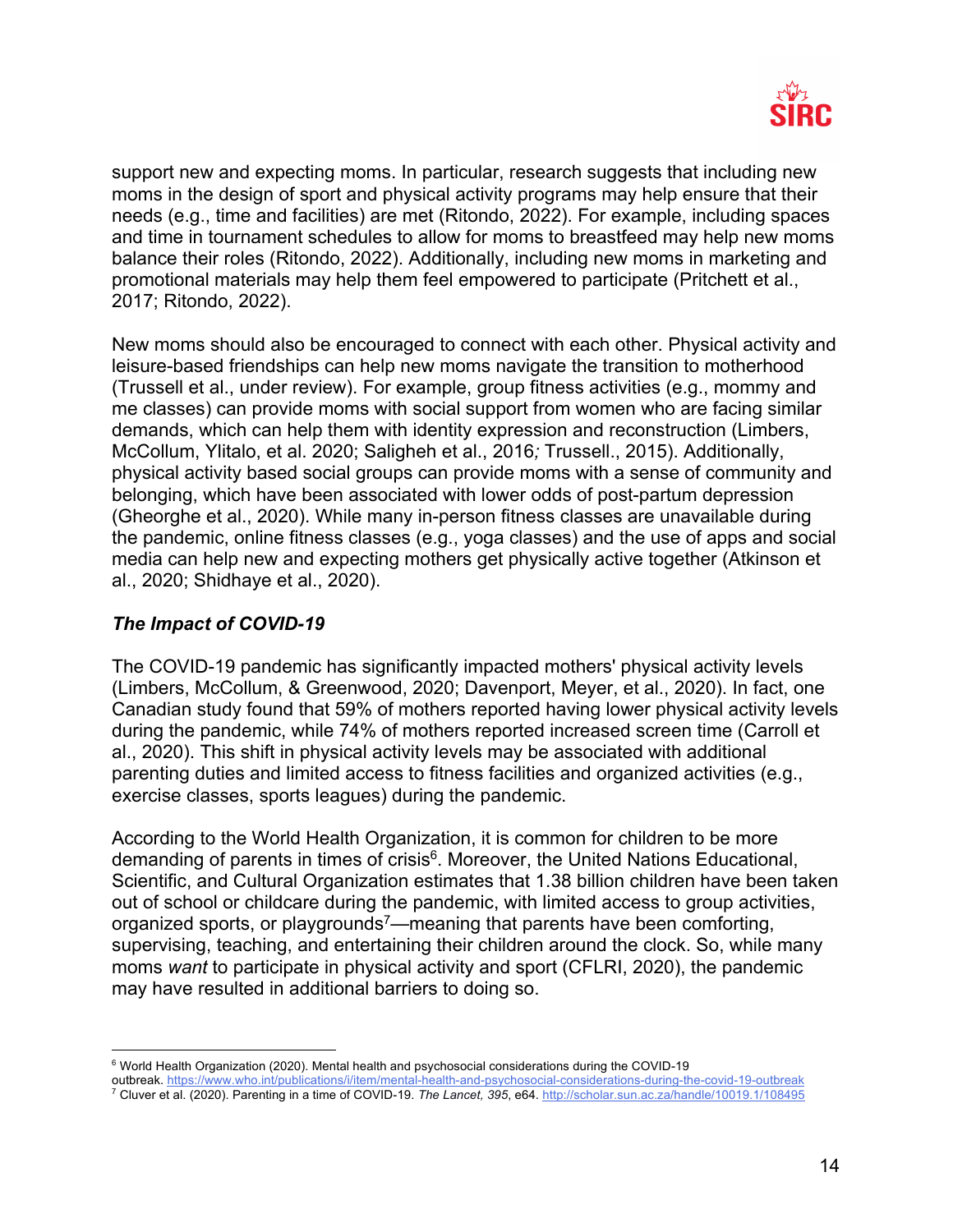

Additional parenting demands during the pandemic have not only impacted mothers' physical activity levels, but may have also impacted mothers' mental health. Research shows that the pandemic has led to increased stress levels, including parenting stress, in many working mothers (Limbers, McCollum, & Greenwood, 2020). This increased parenting stress may negatively impact a mothers' quality of life, including decreasing their satisfaction with their environment during the pandemic (Limbers, McCollum, & Greenwood, 2020). That said, researchers have noted that participation in regular physical activity can attenuate some of the stress and mental health challenges associated with the pandemic, which can positively impact not only moms but their children as well (Davenport, Meyer, et al., 2020; Limbers, McCollum, & Greenwood, 2020)

Even during the pandemic, there remains plenty of opportunities to safely participate in physical activity. The use of digital technologies (e.g., online fitness classes) and more accessible forms of physical activity (e.g., walking and gardening) can help mothers get active by themselves or with their children (Atkinson et al., 2020). Additionally, the use of active transport (i.e., walking to the store rather than driving) can help busy moms fit physical activity into their daily routines (Bean & Wimbs, 2021). More examples of how to remain active during the pandemic can be found here.

### **Summary and Conclusion**

Moms are motivated to be active for several reasons, ranging from health and wellbeing to enjoyment, achievement, and social affiliation (Kilpatrick et al., 2010; Krouse et al., 2011; Segar et al., 2006). Physically active moms report feeling healthier and happier, which in turn makes them feel like better parents (Hamilton & White, 2010). They also model healthy behaviours for children, and contribute to an active, connected family culture (e.g., Hamilton & White, 2010; Rodrigues et al., 2017; Schoeppe et al., 2016).

Nonetheless, physical activity and sport participation rates among mothers are lower than fathers and people without children (Bellows-Reicken & Rhodes, 2008). Up to 75% of moms experience barriers to physical activity (Verhoef & Love, 1992), including feelings of guilt, pressure, and stress and a lack of time, support, or childcare (e.g., Dixon, 2009; Hamilton & White, 2010; Krouse et al., 2011; McGannon et al., 2013; Ritondo, 2021).

To address or overcome these barriers, messages and programs should focus on increasing positive attitudes about mom's participation in physical activity and sport (e.g., self-compassion, encouragement from others) and reframing beliefs about mom's social roles (e.g., shared household and childcare duties) (Bean & Wimbs, 2021; Dixon, 2009; Hamilton & White, 2010, 2011; McGannon et al., 2018). The delivery of programs and messages using digital technologies (e.g., mobile apps) represents another promising avenue for promotion (Chung et al., 2019; Mascarenas et al., 2018).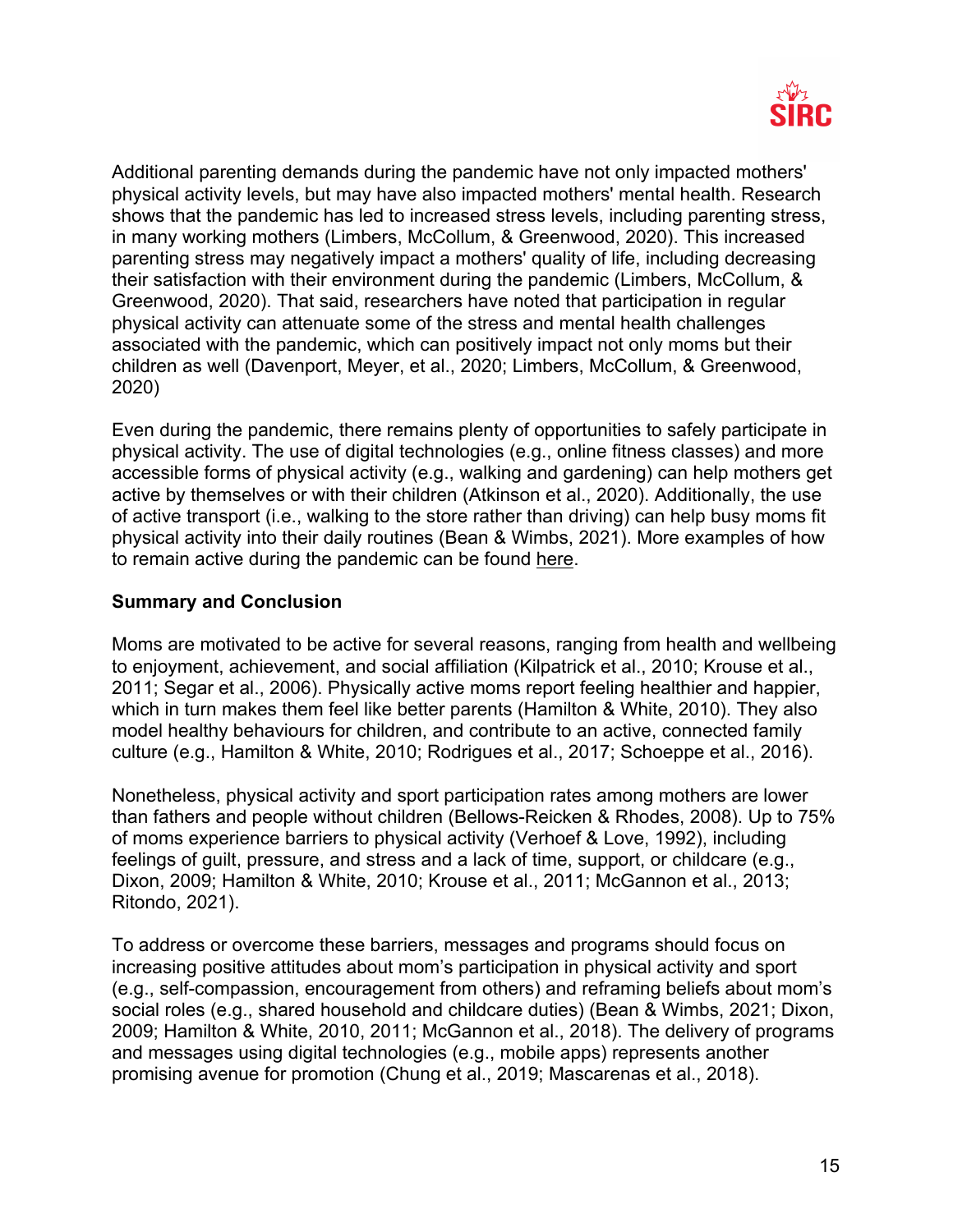

Many of us would agree that physical activity is both fun and important, and that moms deserve to enjoy it too! Backed by the evidence, #MomsGotGame encourages, celebrates, and supports mothers in their efforts to be active and play sports.

#### **References**

- Allender, S., Hutchinson, L., & Foster, C. (2008). Life-change events and participation in physical activity: a systematic review. *Health Promotion International, 23*(2), 160- 172. https://doi.org/10.1093/heapro/dan012
- ACOG (2020). Physical activity and exercise during pregnancy and the postpartum period: A position statement. *American College of Obstetricians and Gynecologists*. https://www.acog.org/clinical/clinical-guidance/committeeopinion/articles/2020/04/physical-activity-and-exercise-during-pregnancy-andthe-postpartum-period
- Archer, E., Lavie, C. J., McDonald, S. M., Thomas, D. M., Hébert, J. R., Taverno Ross, S. E., McIver, K. L., Malina, R. M., & Blair, S. N. (2013). Maternal inactivity: 45 year trends in mothers' use of time. *Mayo Clinic Proceedings, 88*(12), 1368-1377. http://doi.org/10.1016/j.mayocp.2013.09.009
- Atkinson, L., De Vivo, M., Hayes, L., Hesketh, K. R., Mills, H., Newham, J. J., Olander, E. K., & Smith, D. M. (2020). Encouraging physical activity during and after pregnancy in the COVID-19 era, and beyond. *International Journal of Environmental Research and Public Health*, *17*(19), e7304. https://doi.org/10.3390/ijerph17197304
- Bean, C., & Wimbs, R. (2021). Running from (with) mom guilt: Exploring experiences of being a mother and training for and running marathons. *Leisure/Loisir, 45*(2),1- 23. https://doi.org/10.1080/14927713.2021.1874831
- Bellows-Riecken, K. H., & Rhodes, R. E. (2008). A birth of inactivity? A review of physical activity and parenthood. *Preventive Medicine, 46*, 99-110. https://doi.org/10.1016/j.ypmed.2007.08.003
- Berghella, V., & Saccone, G. (2017). Exercise in pregnancy!. *American Journal of Obstetrics and Gynecology*, *216*(4), 335–337. https://doi.org/10.1016/j.ajog.2017.01.023
- Brown, P. R., Brown, W. J., Miller, Y. D., & Hansen, V. (2001). Perceived constraints and social support for active leisure among mothers with young children. *Leisure Sciences, 23*, 131-144. http://doi.org/10.1080/014904001316896837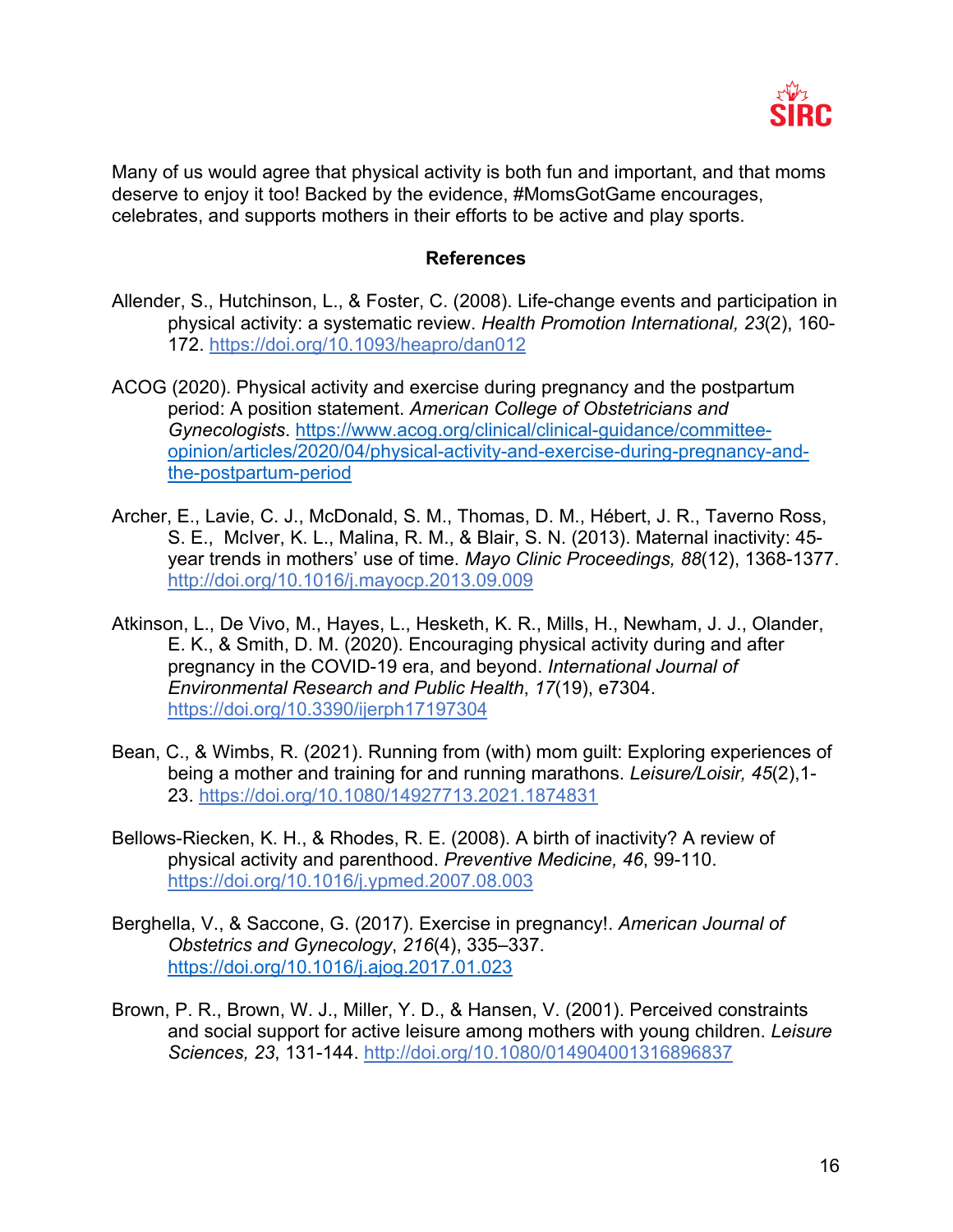

- Canadian Fitness and Lifestyle Research Institute (2020). 2014-2015 Physical Activity Monitor [custom analysis].
- Canadian Women and Sport (2020). The rally report: Encouraging action to improve sport for women and girls. https://womenandsport.ca/resources/research-insights/rally-report/
- Cancela-Carral, J. M., Blanco, B., & López-Rodríguez, A. (2022). Therapeutic aquatic exercise in pregnancy: A systematic review and meta-analysis. *Journal of Clinical Medicine*, *11*(3), 501. https://doi.org/10.3390/jcm11030501
- Carroll, N., Sadowski, A., Laila, A., Hruska, V., Nixon, M., Ma, D.W.L., Haines, J., & on behalf of the Guelph Family Health Study. (2020). The impact of COVID-19 on health behavior, stress, financial and food security among middle to high income Canadian families with young children. *Nutrients*, *12*(8), e2352. https://doi.org/10.3390/nu12082352
- Chung, A., Wallace, B., Stanton-Koko, M., Seixas, A., & Jean-Louis, G. (2019). Feasibility and acceptability of a culturally tailored website to increase fruit and vegetable intake and physical activity levels in African American mother-child dyads: observational study. *JMIR Pediatrics and Parenting, 2*(1), e12501. http://doi.org/10.2196/12501
- Cleland, V., Grenados, A., Crawford, D., Winzenberg, T., & Ball, K. (2013). Effectiveness of interventions to promote physical activity among socioeconomically disadvantaged women: A systematic review and metaanalysis. *Obesity Reviews, 14*, 197-212. http://doi.org/10.1111/j.1467-789X.2012.01058.x
- Davenport, M. H., Horbachewsky, T., Brown, M., Graham, N., Love, J., Mottola, M., & Ruchat, S. M. (2020). Prenatal physical activity: Baby steps for better health. *British Journal of Sports Medicine*, *54*(6), 360–361. https://doi.org/10.1136/bjsports-2019-101056
- Davenport, M. H., McCurdy, A. P., Mottola, M. F., Skow, R. J., Meah, V. L., Poitras, V. J., Jaramillo Garcia, A., Gray, C. E., Barrowman, N., Riske, L., Sobierajski, F., James, M., Nagpal, T., Marchand, A. A., Nuspl, M., Slater, L. G., Barakat, R., Adamo, K. B., Davies, G. A., & Ruchat, S. M. (2018). Impact of prenatal exercise on both prenatal and postnatal anxiety and depressive symptoms: A systematic review and meta-analysis. *British Journal of Sports Medicine*, *52*(21), 1376– 1385. https://doi.org/10.1136/bjsports-2018-099697

Davenport, M.H., Meyer, S., Meah, V.L., Strynadka, M., & Khurana, R. (2020). Moms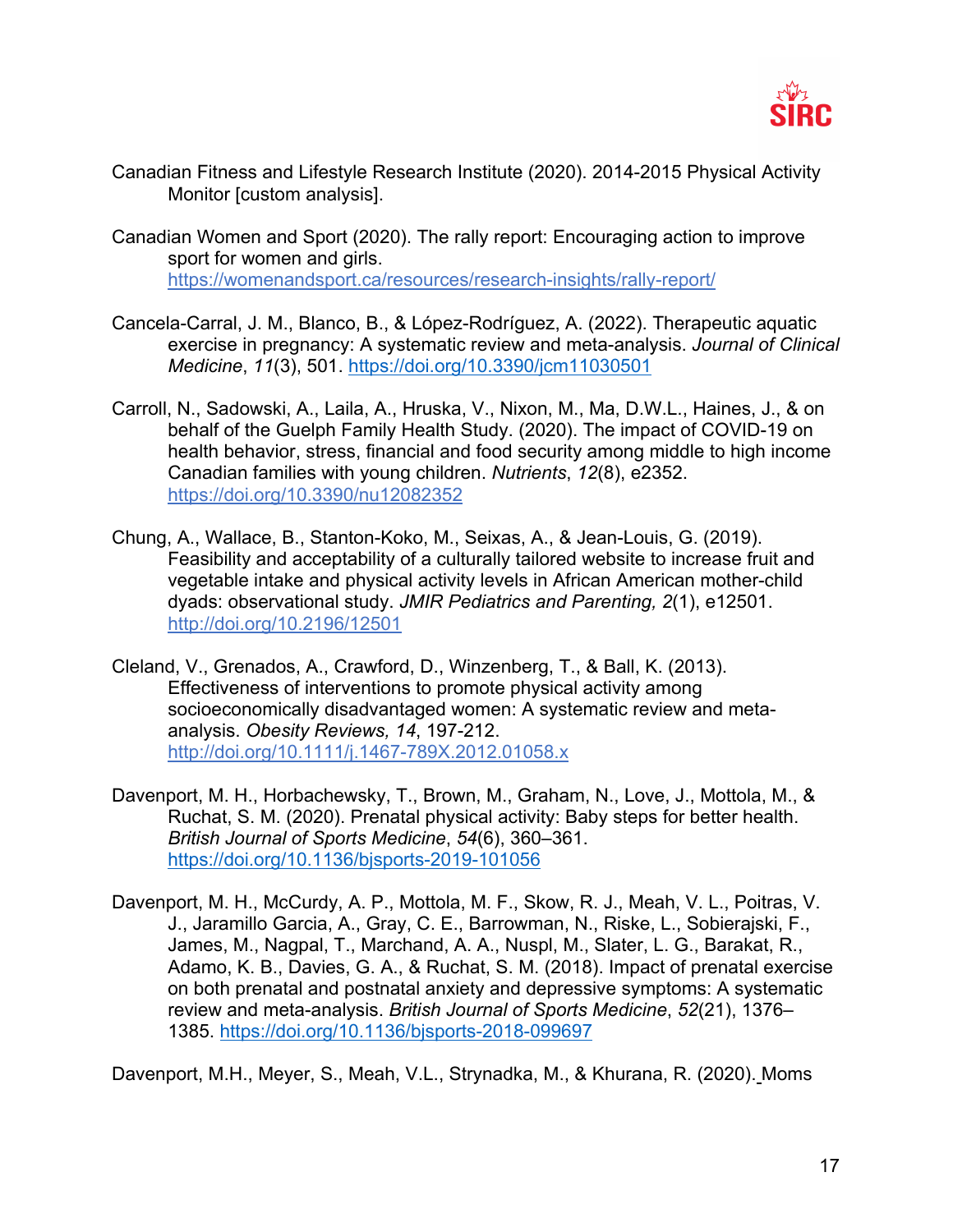

are not ok: COVID-19 and maternal mental health. *Frontiers in Global Women's Health, 1*(1). https://doi.org/10.3389/fgwh.2020.00001

- Davenport, M. H., Ruchat, S. M., Sobierajski, F., Poitras, V. J., Gray, C. E., Yoo, C., Skow, R. J., Jaramillo Garcia, A., Barrowman, N., Meah, V. L., Nagpal, T. S., Riske, L., James, M., Nuspl, M., Weeks, A., Marchand, A. A., Slater, L. G., Adamo, K. B., Davies, G. A., Barakat, R., & Mottola, M. F. (2019). Impact of prenatal exercise on maternal harms, labour and delivery outcomes: A systematic review and meta-analysis. *British Journal of Sports Medicine*, *53*(2), 99–107. https://doi.org/10.1136/bjsports-2018-099821
- Di Mascio, D., Magro-Malosso, E. R., Saccone, G., Marhefka, G. D., & Berghella, V. (2016). Exercise during pregnancy in normal-weight women and risk of preterm birth: A systematic review and meta-analysis of randomized controlled trials. *American Journal of Obstetrics and Gynecology*, *215*(5), 561– 571. https://doi.org/10.1016/j.ajog.2016.06.014
- Dipietro, L., Evenson, K. R., Bloodgood, B., Sprow, K., Troiano, R. P., Piercy, K. L., Vaux-Bjerke, A., Powell, K. E., & 2018 physical activity guidelines committee. (2019). Benefits of physical activity during pregnancy and postpartum: An umbrella review. *Medicine and Science in Sports and Exercise*, *51*(6), 1292– 1302. https://doi.org/10.1249/MSS.0000000000001941
- Dixon, M. (2009). From their perspective: A qualitative examination of physical activity and sport programming for working mothers. *Sport Management Review*, *12*(1), 34-48. http://doi.org/10.1016/j.smr.2008.09.002
- Edwardson, C. L., & Gorely, T. (2010). Parental influences on different types and intensities of physical activity in youth: A systematic review. *Psychology of Sport and Exercise, 11*, 522-535. https://doi.org/10.1016/j.psychsport.2010.05.001
- Gheorghe, M., Varin, M., Wong, S. L., Baker, M., Grywacheski, V., & Orpana, H. (2021). Symptoms of postpartum anxiety and depression among women in Canada: Findings from a national cross-sectional survey. *Canadian Journal of Public Health/ Revue Canadienne de Sante Publique*, *112*(2), 244–252. https://doi.org/10.17269/s41997-020-00420-4
- Greco, E. A., Pietschmann, P., & Migliaccio, S. (2019). Osteoporosis and sarcopenia increase frailty syndrome in the elderly. *Frontiers in Endocrinology*, *10*, 255. https://doi.org/10.3389/fendo.2019.00255
- Hamilton, K., & White, K. M. (2010). Understanding parental physical activity: Meanings, habits, and social role influence. *Psychology of Sport and Exercise*, *11*(4), 275- 285. https://doi.org/10.1016/j.psychsport.2010.02.006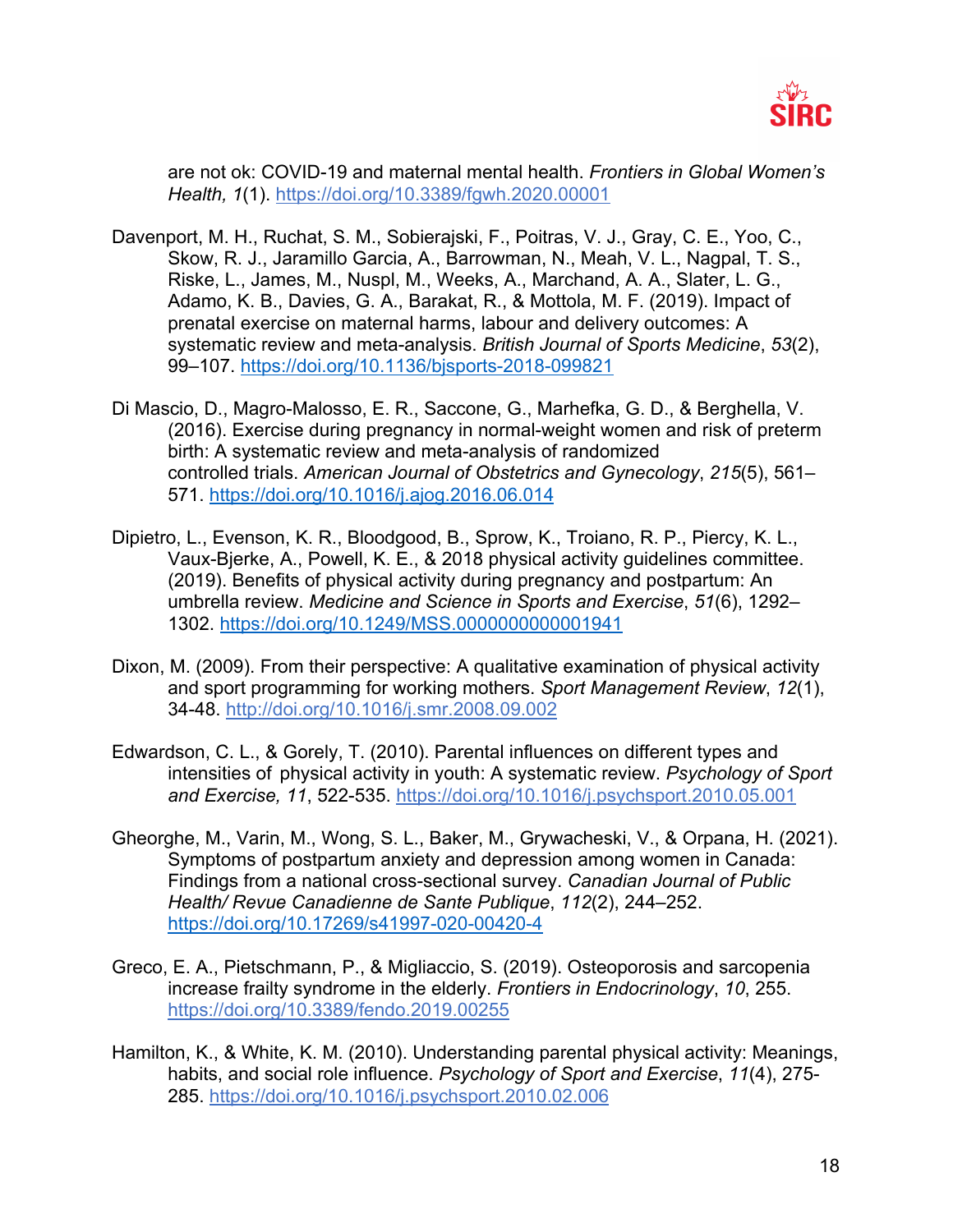

- Hamilton, K., & White, K. M. (2011). Identifying key belief-based targets for promoting regular physical activity among mothers and fathers with young children. *Journal of Science and Medicine in Sport, 14,* 135-142. http://doi.org/10.1016/j.jsams.2010.07.004
- Hesketh, K.R., Goodfellow, L., Ekelund, U., McMinn, A. M., Godfrey, K. M., Inskip, H. M., Cooper, C., Harvey, N. C., & van Sluijs, E. M. F. (2014). Activity levels in mothers and their preschool children. *Pediatrics, 133*(4), e973-e980. https://doi.org/10.1542/peds.2013-3153
- Kilpatrick, M., Hebert, E., & Bartholomew, J. (2005). College students' motivation for physical activity: Differentiating men's and women's motives for sport participation and exercise. *Journal of American College Health*, *54*(2), 87-94. http://doi.org/10.3200/jach.54.2.87-94
- Krouse, R., Ransdell, L., Lucas, S., & Pritchard, M. (2011). Motivation, goal orientation, coaching, and training habits of women ultrarunners. *Journal of Strength and Conditioning Research*, 1. http://doi.org/10.1519/jsc.0b013e318207e964
- Lesser, I. (2022). The need for physical activity in the postnatal transition. [ prepublication SIRC].
- Limbers, C. A., McCollum, C., & Greenwood, E. (2020). Physical activity moderates the association between parenting stress and quality of life in working mothers during the COVID-19 pandemic. *Mental Health and Physical Activity*, *19*, e100358. https://doi.org/10.1016/j.mhpa.2020.100358
- Limbers, C. A., McCollum, C., Ylitalo, K. R., & Hebl, M. (2020). Physical activity in working mothers: Running low impacts quality of life. *Women's Health, 16*, 1-9. https://doi.org/10.1177/1745506520929165
- Mascarenhas, M. N., Chan, J. M., Vittinghoff, E., Van Blarigan, E. L., & Hecht, F. (2018). Increasing physical activity in mothers using video exercise groups and exercise mobile apps: Randomized controlled trial. *Journal of Medical Internet Research, 20*(6), e179. http://doi.org/10.2196/jmir.9310
- McGannon, K., McMahon, J., & Gonsalves, C. (2018). Juggling motherhood and sport: A qualitative study of the negotiation of competitive recreational athlete mother identities. *Psychology of Sport and Exercise*, *36*, 41-49. http://doi.org/10.1016/j.psychsport.2018.01.008
- McGannon, K. R., & Schinke, R. J. (2013). "My first choice is to work out at work; then I don't feel bad about my kids": A discursive psychological analysis of motherhood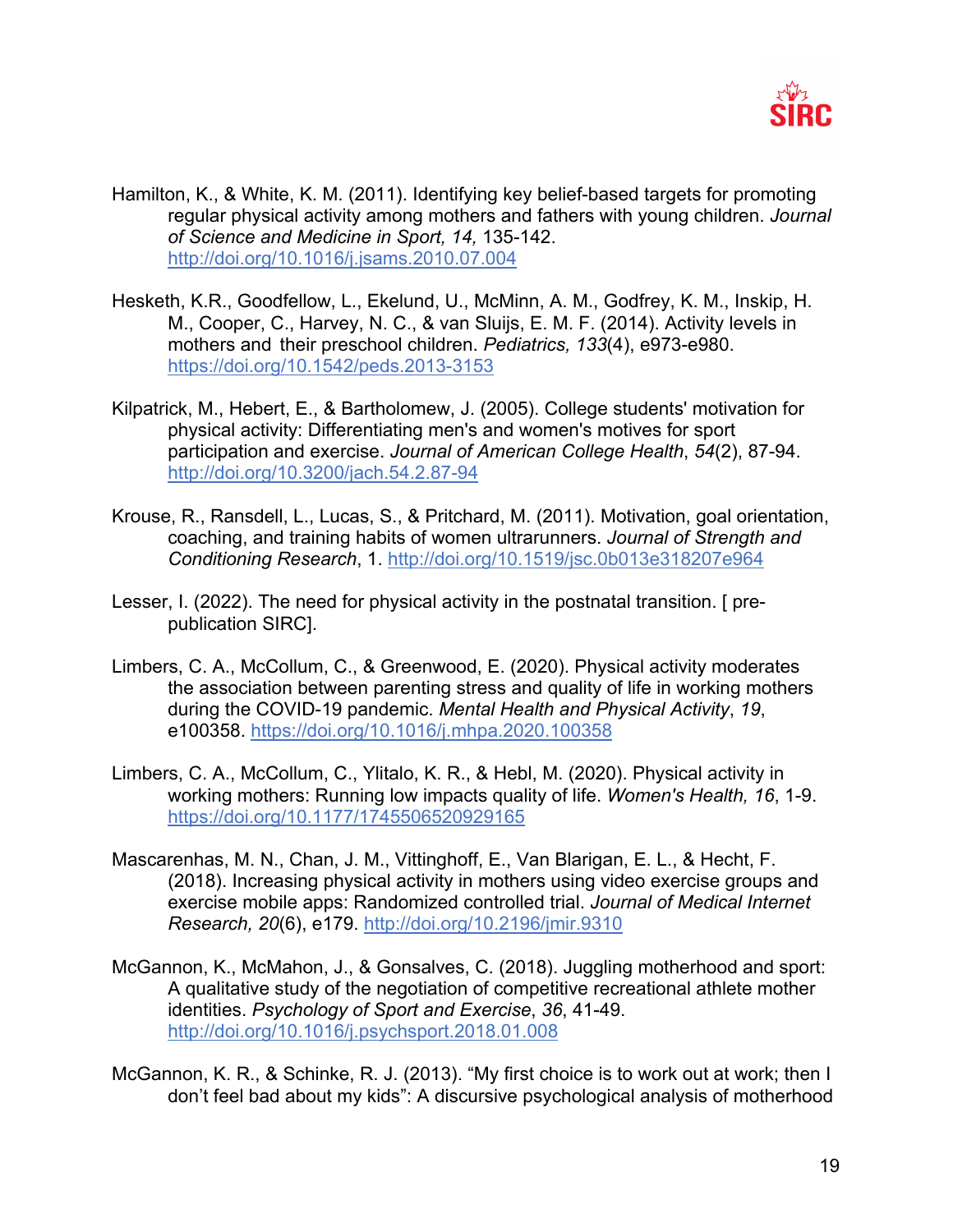

and physical activity participation. *Psychology of Sport and Exercise, 14*, 179- 188. https://doi.org/10.1016/j.psychsport.2012.10.001

- McIntyre, C. A., & Rhodes, R. E. (2009). Correlates of leisure-time physical activity during transitions to motherhood. *Women and Health, 49*(1), 66-83. https://doi.org/10.1080/03630240802690853
- McCurdy, A. P., Boulé, N. G., Sivak, A., & Davenport, M. H. (2017). Effects of exercise on mild-to-moderate depressive symptoms in the postpartum period: A metaanalysis. *Obstetrics and Gynecology*, 129(6), 1087–1097. https://doi.org/10.1097/AOG.0000000000002053
- Mottola, M. F., Davenport, M. H., Ruchat, S. M., Davies, G. A., Poitras, V. J., Gray, C. E., Jaramillo Garcia, A., Barrowman, N., Adamo, K. B., Duggan, M., Barakat, R., Chilibeck, P., Fleming, K., Forte, M., Korolnek, J., Nagpal, T., Slater, L. G., Stirling, D., & Zehr, L. (2018). 2019 Canadian guideline for physical activity throughout pregnancy. *British Journal of Sports Medicine*, 52(21), 1339–1346. https://doi.org/10.1136/bjsports-2018-100056
- Nakamura, A., van der Waerden, J., Melchior, M., Bolze, C., El-Khoury, F., & Pryor, L. (2019). Physical activity during pregnancy and postpartum depression: Systematic review and meta-analysis. *Journal of Affective Disorders*, 246, 29–41. https://doi.org/10.1016/j.jad.2018.12.009
- Nomaguchi, K.M., & Bianchi, S.M. (2004). Exercise time: Gender differences in the effects of marriage, parenthood, and employment. *Journal of Marriage and Family, 66*, 413–430. https://doi.org/10.1111/j.1741-3737.2004.00029.x
- Paterson, S., Trussell, D., Hebblethwaite, S., Evans, M., & Xing, T. (2016). Playing with motherhood: The politics of leisure and the transition to motherhood in Montreal and Toronto. *Canadian Review of Social Policy/Revue Canadienne de Politique Sociale, 74, 109-144.*
- Pivarnik, J. M., Szymanski, L. M., & Conway, M. R. (2016). The elite athlete and strenuous exercise in pregnancy. *Clinical Obstetrics and Gynecology*, *59*(3), 613–619. https://doi.org/10.1097/GRF.0000000000000222
- Pritchett, R. V., Daley, A. J., & Jolly, K. (2017). Does aerobic exercise reduce postpartum depressive symptoms? A systematic review and meta-analysis. *The British journal of General Practice, 67*(663), e684–e691. https://doi.org/10.3399/bjgp17X692525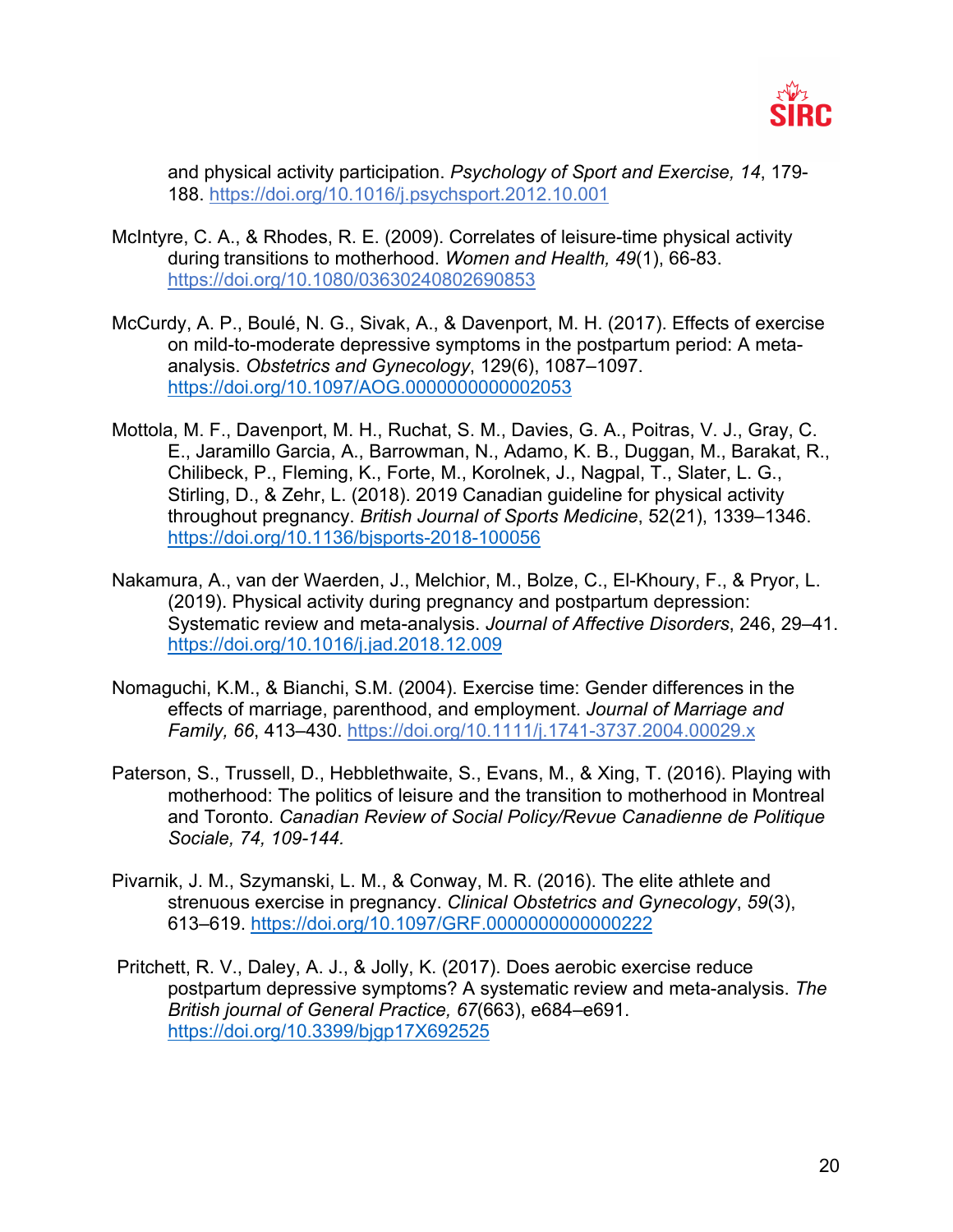

- Rice, K., & Williams, S. (2021). Women's postpartum experiences in Canada during the COVID-19 pandemic: A qualitative study. *CMAJ Open*, *9*(2). https://doi.org/10.9778/cmajo.20210008
- Ritondo, T. (2021). A critical examination of postnatal women's community team sport participation: "Playing for team motherhood". [Unpublished Master's Thesis]. Brock University.
- Ritondo, T. (2022). "Playing for team motherhood": Returning to team sport after childbirth. [Pre-publication SIRC].
- Rodrigues, D., Padez, C., & Machado-Rodrigues, A. (2017). Active parents, active children: The importance of parental organized physical activity in children's extracurricular sport participation. *Journal of Child Health Care*, *22*(1), 159-170. http://doi.org/10.1177/1367493517741686
- Saligheh, M., McNamara, B., & Rooney, R. (2016). Perceived barriers and enablers of physical activity in postpartum women: A qualitative approach. *BMC Pregnancy and Childbirth*, *16*(1), 131. https://doi.org/10.1186/s12884-016-0908-x
- Schoeppe, S., Salmon, J., Williams, S.L., Power, D., Alley, S., Rebar, A.L., Hayman, M., Duncan, M.J. & Vandelanotte, C. (2020). Effects of an activity tracker and app intervention to increase physical activity in whole families: The step it up family feasibility study. *International Journal of Environmental Research and Public Health, 17*(20), 7655. https://doi.org/10.3390/ijerph17207655
- Schoeppe, S., Vandelanotte, C., Bere, E., Lien, N., Verloigne, M., Kovács, É., Manios, Y., Bjelland, M., Nordgård Vik, F., & Van Lippevelde, W. (2017). The influence of parental modelling on children's physical activity and screen time: Does it differ by gender? *The European Journal of Public Health*, *27*(1), 152-157. http://doi.org/10.1093/eurpub/ckw182
- Segar, M., Spruijt-Metz, D., & Nolen-Hoeksema, S. (2006). Go figure? Body-shape motives are associated with decreased physical activity participation among midlife women. *Sex Roles*, *54*(3-4), 175-187. http://doi.org/10.1007/s11199-006-9336-5
- Shidhaye, R., Madhivanan, P., Shidhaye, P., & Krupp, K. (2020). An integrated approach to improve maternal mental health and well-being during the COVID-19 Crisis. *Frontiers in Psychiatry*, *11*, e598746. https://doi.org/10.3389/fpsyt.2020.598746

Sport England (2020). Five ways to make gyms and swimming pools more accessible to